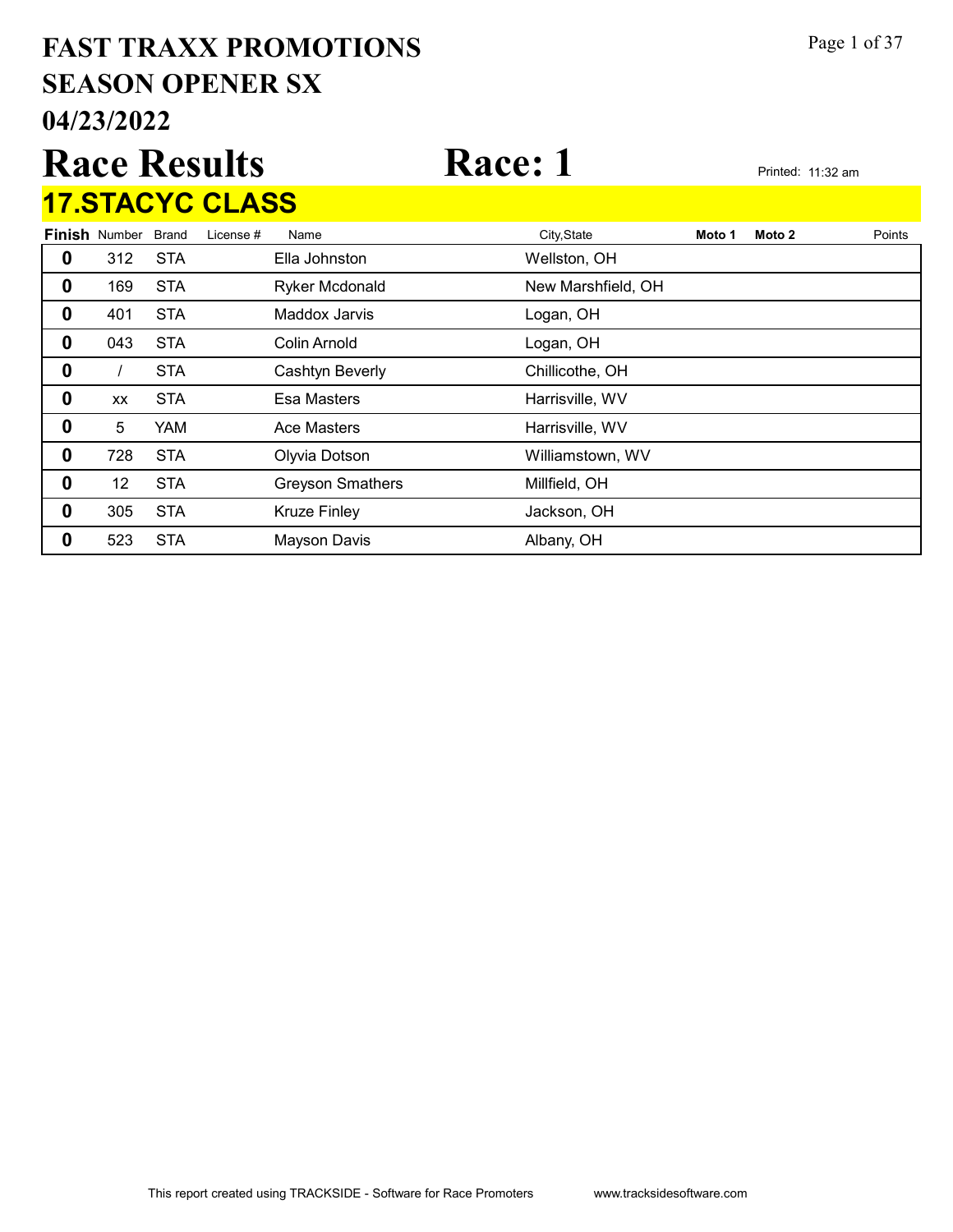# 04/23/2022 SEASON OPENER SX FAST TRAXX PROMOTIONS Page 2 of 37

# Race Results Race: 2 Printed: 11:32 am 1.MICRO ATV TRUE BEGINNER

|                  | <b>Finish Number</b> | <b>Brand</b> | License # | Name                   | City, State       | Moto 1 | Moto 2 | Points |
|------------------|----------------------|--------------|-----------|------------------------|-------------------|--------|--------|--------|
| $\mathbf 0$      | 004                  | <b>COB</b>   |           | Kaselee Weddel         | Leesburg, OH      |        |        |        |
| $\boldsymbol{0}$ | 38                   | YAM          |           | <b>Grace Wheeler</b>   | Waverly, OH       |        |        |        |
| 0                | 006                  | <b>HON</b>   |           | Shaun-michael Poling   | New Lexington, OH |        |        |        |
| $\boldsymbol{0}$ | 888                  | <b>HON</b>   |           | Amya Mercer            | Cumberland,       |        |        |        |
| $\boldsymbol{0}$ | 72                   | <b>APE</b>   |           | <b>Julian Norris</b>   | Baltimore, OH     |        |        |        |
| 0                | 679                  | <b>COB</b>   |           | Oliver George          | Wilmington, OH    |        |        |        |
| $\boldsymbol{0}$ | 99                   | <b>YAM</b>   |           | <b>Grayson Pierce</b>  | Mt. Sterling, OH  |        |        |        |
| 0                | 510                  | <b>DRR</b>   |           | <b>Elleanor Caines</b> | Kitts Hill, OH    |        |        |        |
| 0                | 141                  | <b>COB</b>   |           | Jordan Brown           | Wilmington, OH    |        |        |        |
| $\boldsymbol{0}$ | X                    | Unk          |           | Crew Hartshorn         | Nashport, OH      |        |        |        |
| $\bf{0}$         | 571                  | Unk          |           | <b>Reese Carpenter</b> | Barnesville, OH   |        |        |        |
| 0                | 427                  | <b>HON</b>   |           | <b>Bentley Moore</b>   | Cheshire, OH      |        |        |        |
| $\bf{0}$         | 8                    | Unk          |           | <b>Emery Hinkle</b>    | Rockbridge, OH    |        |        |        |
| 0                | 16                   | CAN          |           | Jenna Newman           | Hamden, OH        |        |        |        |
|                  |                      |              |           |                        |                   |        |        |        |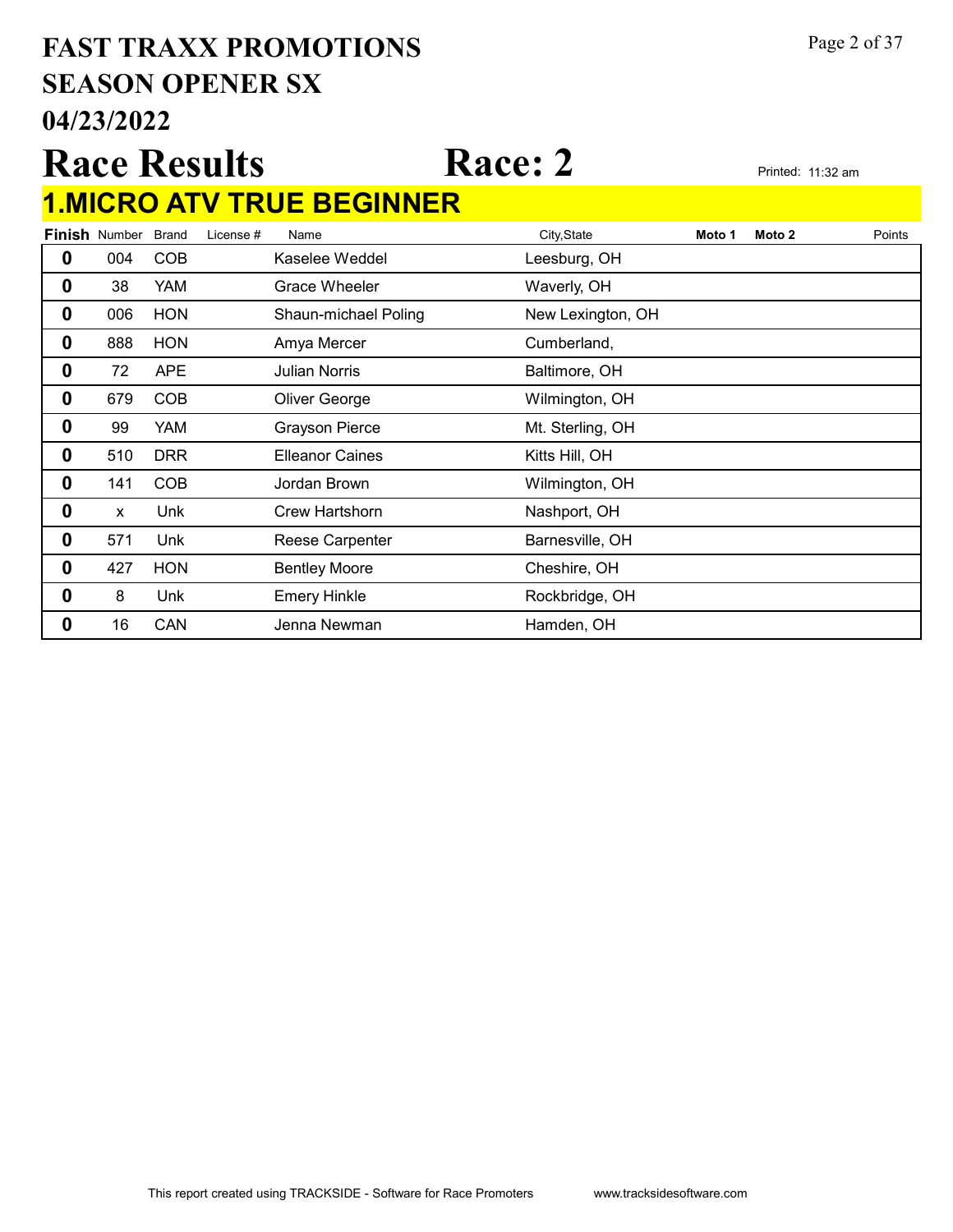# 04/23/2022 SEASON OPENER SX FAST TRAXX PROMOTIONS Page 3 of 37

|                |                      |              | <b>Race Results</b> |                            | <b>Race: 3</b>       |        |                | Printed: 11:32 am |
|----------------|----------------------|--------------|---------------------|----------------------------|----------------------|--------|----------------|-------------------|
|                |                      |              |                     | <b>36. WOMENS 125CC-UP</b> |                      |        |                |                   |
|                | <b>Finish Number</b> | <b>Brand</b> | License #           | Name                       | City, State          | Moto 1 | Moto 2         | Points            |
|                | 13                   | <b>KTM</b>   |                     | Sierra Colwell             | Williamsport, OH     |        | 1              | 10                |
| $\overline{2}$ | 70                   | <b>HON</b>   |                     | Catilin Gamble             | Oak Hill, OH         |        | $\overline{2}$ | 7                 |
| 3              | 18                   | YAM          |                     | Katelyn Sutton             | Millfield, OH        |        | 3              | 4                 |
|                |                      |              | 52.SCHOOLBOY 1      |                            |                      |        |                |                   |
|                | <b>Finish Number</b> | <b>Brand</b> | License #           | Name                       | City, State          | Moto 1 | Moto 2         | Points            |
| 1              | 221                  | <b>KTM</b>   |                     | <b>Haydon Ross</b>         | Oak Hill, OH         |        | 1              | 20                |
| $\mathbf 2$    | 80                   | <b>KTM</b>   |                     | Caleb Johnson              | Millfield, OH        |        | $\overline{2}$ | 16                |
| 3              | 289                  | <b>KTM</b>   |                     | Carson Mcclintic           | South Webster, OH    |        | 3              | 13                |
| 4              | 238                  | <b>YAM</b>   |                     | Ean Perkins                | Waverly, OH          |        | 4              | 11                |
| 5              | 101                  | <b>KAW</b>   |                     | <b>Ryland Brady</b>        | Louisa, KY           |        | 5              | 10                |
| 6              | 711                  | YAM          |                     | <b>Brody Denney</b>        | Jackson, OH          |        | 6              | 9                 |
|                |                      |              | 53.SCHOOLBOY 2      |                            |                      |        |                |                   |
|                | <b>Finish Number</b> | <b>Brand</b> | License #           | Name                       | City, State          | Moto 1 | Moto 2         | Points            |
| 1              | 21                   | YAM          |                     | Eli Eversole               | Franklin Furnace, OH |        | 1              | 10                |
| $\mathbf{2}$   | 114                  | <b>KAW</b>   |                     | <b>Ryder Gibbs</b>         | Point Pleasant, WV   |        | $\overline{2}$ | 7                 |
| 3              | 05                   | <b>HON</b>   |                     | <b>Ethan Etters</b>        | Zanesville, OH       |        | 3              | 4                 |

**4** 55 KTM Flint Garrison **Peebles, OH** 1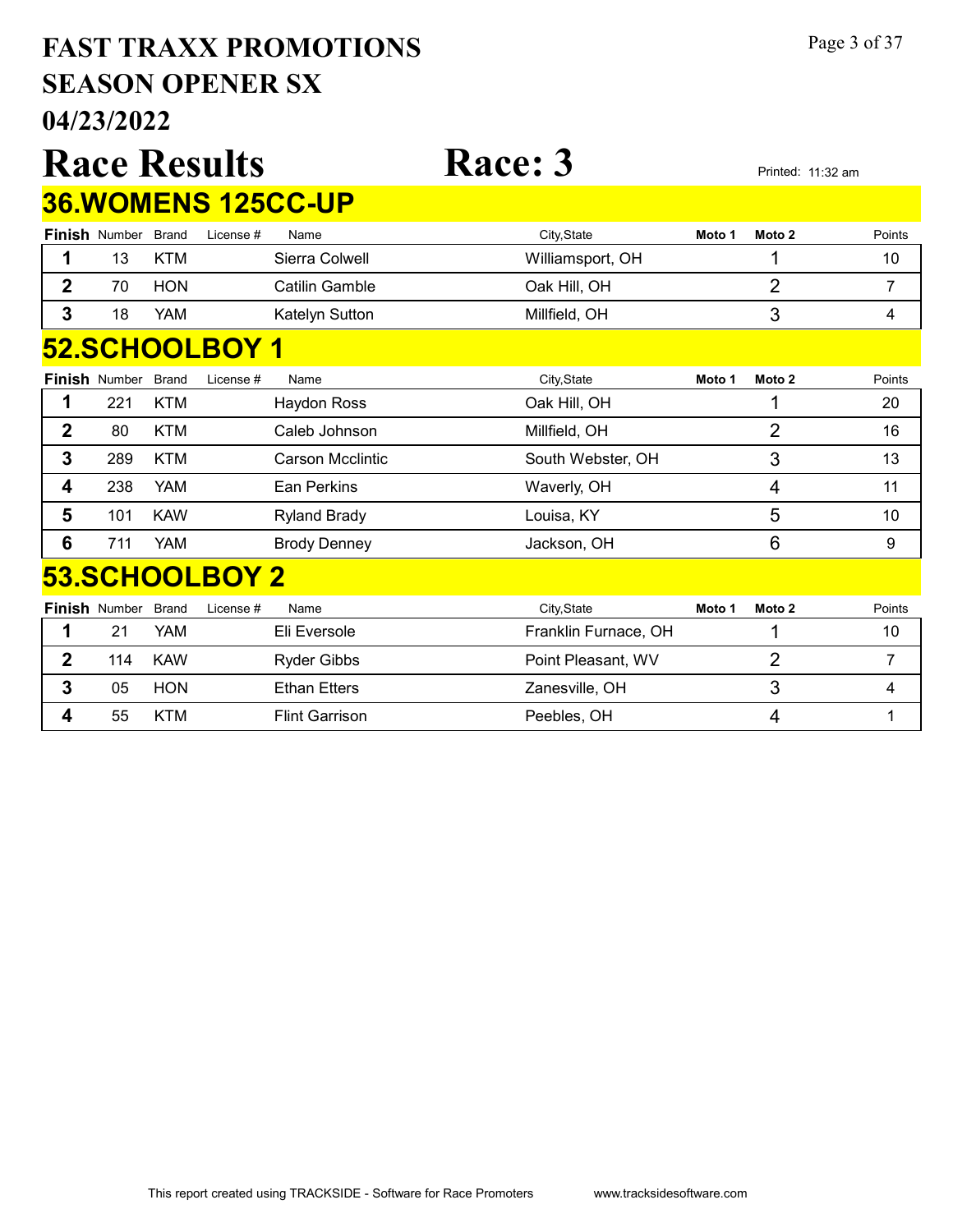# 04/23/2022 SEASON OPENER SX FAST TRAXX PROMOTIONS Page 4 of 37

|              |                      |              | <b>Race Results</b> |                      | <b>Race: 4</b>    |        |                | Printed: 11:32 am |        |
|--------------|----------------------|--------------|---------------------|----------------------|-------------------|--------|----------------|-------------------|--------|
|              | 61.ATV A PRO         |              |                     |                      |                   |        |                |                   |        |
|              | <b>Finish Number</b> | <b>Brand</b> | License #           | Name                 | City, State       | Moto 1 | Moto 2         |                   | Points |
| 1            | 8                    | <b>HON</b>   |                     | <b>Troy Mercer</b>   | Cumberland, OH    |        |                |                   | 10     |
| $\mathbf{2}$ | 679                  | <b>HON</b>   |                     | Aaron George         | Wilmington, OH    |        | 2              |                   | 7      |
| 3            | 4                    | <b>HON</b>   |                     | <b>Terry Ramsey</b>  | South Webster, OH |        | 3              |                   | 4      |
|              | <b>62.ATV B</b>      |              |                     |                      |                   |        |                |                   |        |
|              | <b>Finish Number</b> | <b>Brand</b> | License #           | Name                 | City, State       | Moto 1 | Moto 2         |                   | Points |
| 1            | 587                  | <b>HON</b>   |                     | Adam Saffell         | Somerset, OH      |        | 1              |                   | 20     |
| $\mathbf{2}$ | 15a                  | YAM          |                     | <b>Austin Ackley</b> | Wellston, OH      |        | $\overline{2}$ |                   | 16     |
| 3            | 24                   | <b>HON</b>   |                     | Chance Bellomy       | Beaver, OH        |        | 3              |                   | 13     |
| 4            | 678                  | <b>HON</b>   |                     | <b>Wyatt Shriner</b> | Thornville, OH    |        | 4              |                   | 11     |
| <b>DNF</b>   | 919                  | YAM          |                     | Slaid Bishop         | Portsmouth, OH    |        | <b>DNF</b>     |                   |        |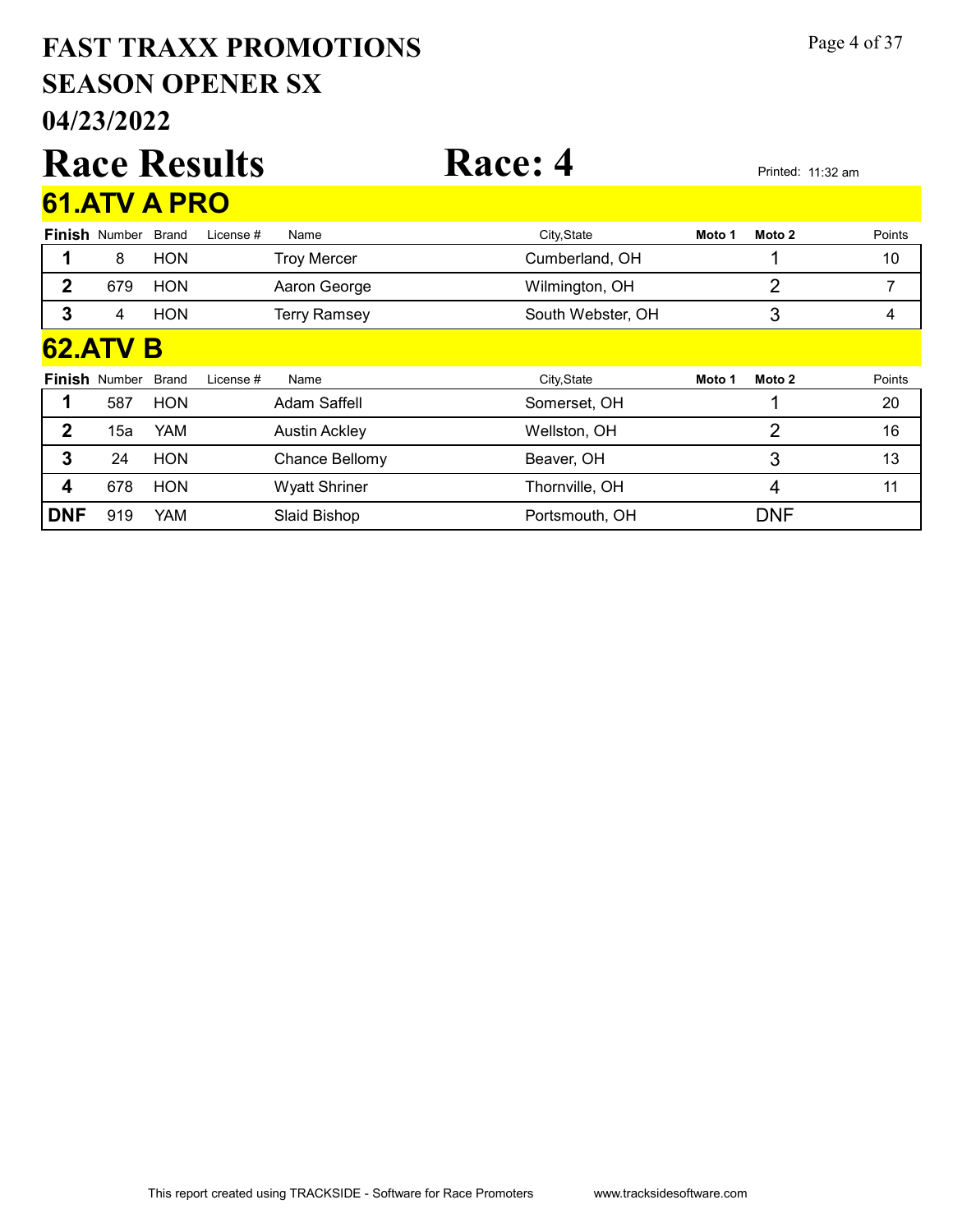# 04/23/2022 SEASON OPENER SX FAST TRAXX PROMOTIONS Page 5 of 37

|              |                      |              | <b>Race Results</b> |                    | Race: 5         |        |                | Printed: 11:32 am |
|--------------|----------------------|--------------|---------------------|--------------------|-----------------|--------|----------------|-------------------|
|              | <b>24.65 7-9 YRS</b> |              |                     |                    |                 |        |                |                   |
|              | <b>Finish Number</b> | Brand        | License #           | Name               | City, State     | Moto 1 | Moto 2         | Points            |
| 1            | 846                  | <b>HSK</b>   |                     | Trason Landrum     | Nelsonville, OH |        |                | 20                |
| $\mathbf{2}$ | 33                   | <b>KTM</b>   |                     | Hayden Patten      | Charleston, WV  |        | $\overline{2}$ | 16                |
| 3            | 317                  | <b>KTM</b>   |                     | Treyson Hawk       | Athens, OH      |        | 3              | 13                |
| 4            | 772                  | <b>KAW</b>   |                     | Cody Justice Jr    | Crooksville, OH |        | 4              | 11                |
| 5            | $\overline{2}$       | <b>KAW</b>   |                     | Michael Deck       | Oak Hill, OH    |        | 5              | 10                |
|              |                      |              | 25.65 10-11 YRS     |                    |                 |        |                |                   |
|              | <b>Finish Number</b> | <b>Brand</b> | License #           | Name               | City, State     | Moto 1 | Moto 2         | Points            |
| 1            | 955                  | <b>KTM</b>   |                     | Andrew Johnson     | Logan, OH       |        |                | 20                |
| $\mathbf{2}$ | 23r                  | <b>KAW</b>   |                     | <b>Tyson Riehl</b> | Adamsville, OH  |        | $\overline{2}$ | 16                |
| 3            | 11                   | <b>KAW</b>   |                     | Jakob Swisher      | Thurman, OH     |        | 3              | 13                |
| 4            | 806                  | YAM          |                     | Braedyn Carsten    | Washington, WV  |        | 4              | 11                |
| 5            | 434                  | <b>HSK</b>   |                     | Mason Pace         | Winchester, OH  |        | 5              | 10                |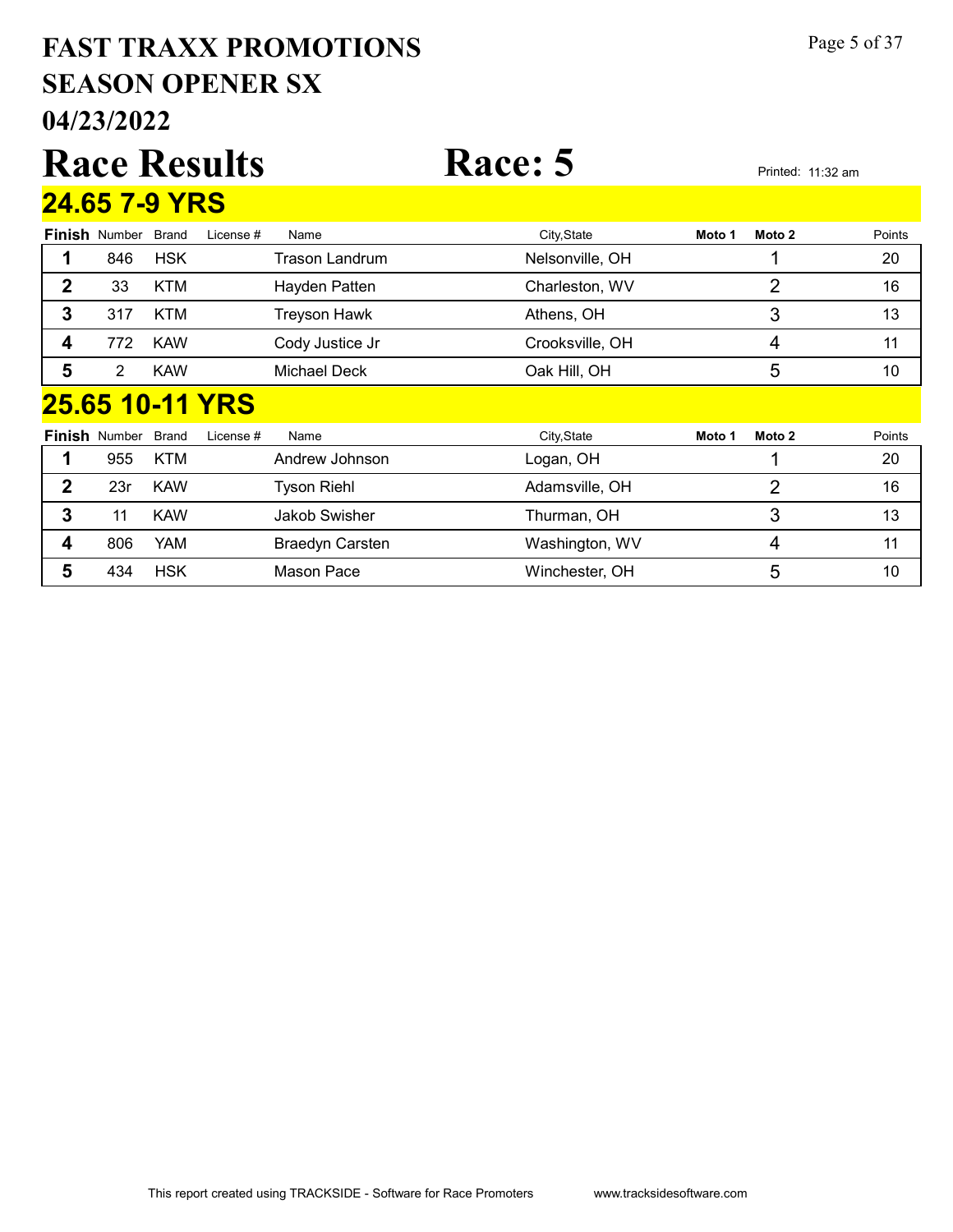# 04/23/2022 SEASON OPENER SX FAST TRAXX PROMOTIONS Page 6 of 37

Race Results Race: 6 Printed: 11:32 am 16.TRUE BEGINNER

|   | <b>Finish Number</b> | <b>Brand</b> | License # | Name                     | City, State       | Moto 1 | Moto 2 | Points |
|---|----------------------|--------------|-----------|--------------------------|-------------------|--------|--------|--------|
| 0 | 15/                  | <b>YAM</b>   |           | <b>Remington Ramsey</b>  | South Webster, OH |        |        |        |
| 0 | 5                    | <b>HON</b>   |           | Kye Hood                 | Gallipolis, OH    |        |        |        |
| 0 | 1                    | <b>HON</b>   |           | Lulu Arsenault           | Gambier, OH       |        |        |        |
| 0 | 5/                   | <b>YAM</b>   |           | <b>Ace Masters</b>       | Harrisville, WV   |        |        |        |
| 0 | 411                  | <b>KTM</b>   |           | <b>Briar Wilson</b>      | Corning, OH       |        |        |        |
| 0 | 15x                  | <b>KTM</b>   |           | Levi James               | Grove City, OH    |        |        |        |
| 0 | 4                    | <b>HON</b>   |           | Kale Hartman             | Junction City, OH |        |        |        |
| 0 | 413                  | <b>YAM</b>   |           | <b>Brexxton Buttrick</b> | Logan, OH         |        |        |        |
| 0 | 16                   | <b>YAM</b>   |           | <b>Avery Yates</b>       | Ripley, WV        |        |        |        |
| 0 | 005                  | <b>KTM</b>   |           | August Cain              | Glouster, OH      |        |        |        |
| 0 | 411/                 | <b>YAM</b>   |           | Lukas Milen              | Grove City, OH    |        |        |        |
| 0 | 523                  | <b>YAM</b>   |           | Mayson Davis             | Albany, OH        |        |        |        |
| 0 | 410                  | <b>YAM</b>   |           | Kasen Napper             |                   |        |        |        |
| 0 | 117                  | <b>KTM</b>   |           | <b>Titus Enright</b>     | Lancaster, OH     |        |        |        |
| 0 | 928                  | <b>KTM</b>   |           | Paizlyn Bateman          | Millfield, OH     |        |        |        |
| 0 | 177                  | <b>KTM</b>   |           | Lincoln Enright          | Lancaster, OH     |        |        |        |
| 0 | 15                   | <b>YAM</b>   |           | Zoey Kirby               | Crown City, OH    |        |        |        |
| 0 | 615                  | Unk          |           | Sawyer Kirby             | Crown City, OH    |        |        |        |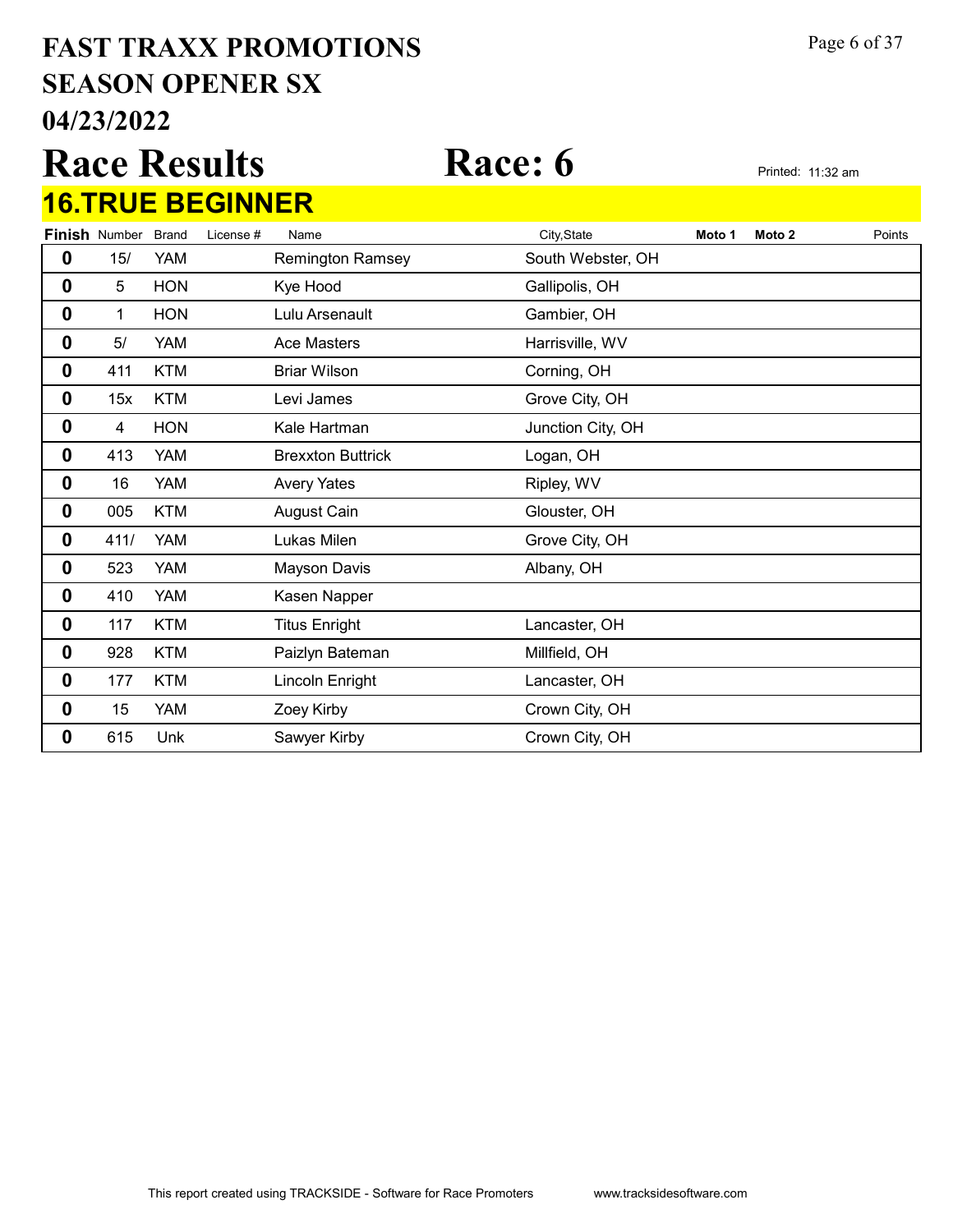# 04/23/2022 SEASON OPENER SX FAST TRAXX PROMOTIONS Page 7 of 37

# Race Results Race: 7 Printed: 11:32 am Finish Number Brand 21.50 SR 7-8 Brand License # Name City,State **Moto 1 Moto 2** Points 1 33 COB Hayden Patten Charleston, WV 1 1 20

|    | 13  | <b>COB</b> | <b>Ryder Simpson</b>     | Pataskala, OH     | ◠  | 16 |
|----|-----|------------|--------------------------|-------------------|----|----|
| 3  | 113 | <b>KTM</b> | <b>Timothy Smith</b>     | St.marys, WV      | 3  | 13 |
| 4  | 012 | <b>KTM</b> | <b>Stetson Spaulding</b> | Kirkersville, OH  | 4  | 11 |
| 5  | 059 | <b>COB</b> | Isaiah Robinson          | Ripley, WV        | 5  | 10 |
| 6  | 166 | <b>COB</b> | Gavin Kinnison           | Logan, OH         | 6  | 9  |
|    | 289 | <b>KTM</b> | Kingston Mcclintic       | South Webster, OH |    | 8  |
| 8  | 236 | <b>KTM</b> | Kohen Finley             | Jackson, OH       | 8  |    |
| 9  | 88  | <b>KTM</b> | Gage Grubb               | Lancaster, OH     | 9  | 6  |
| 10 | 118 | <b>HSK</b> | Cora Emerson             | Logan, OH         | 10 | 5  |
| 11 | 846 | <b>HSK</b> | <b>Trason Landrum</b>    | Nelsonville, OH   | 11 |    |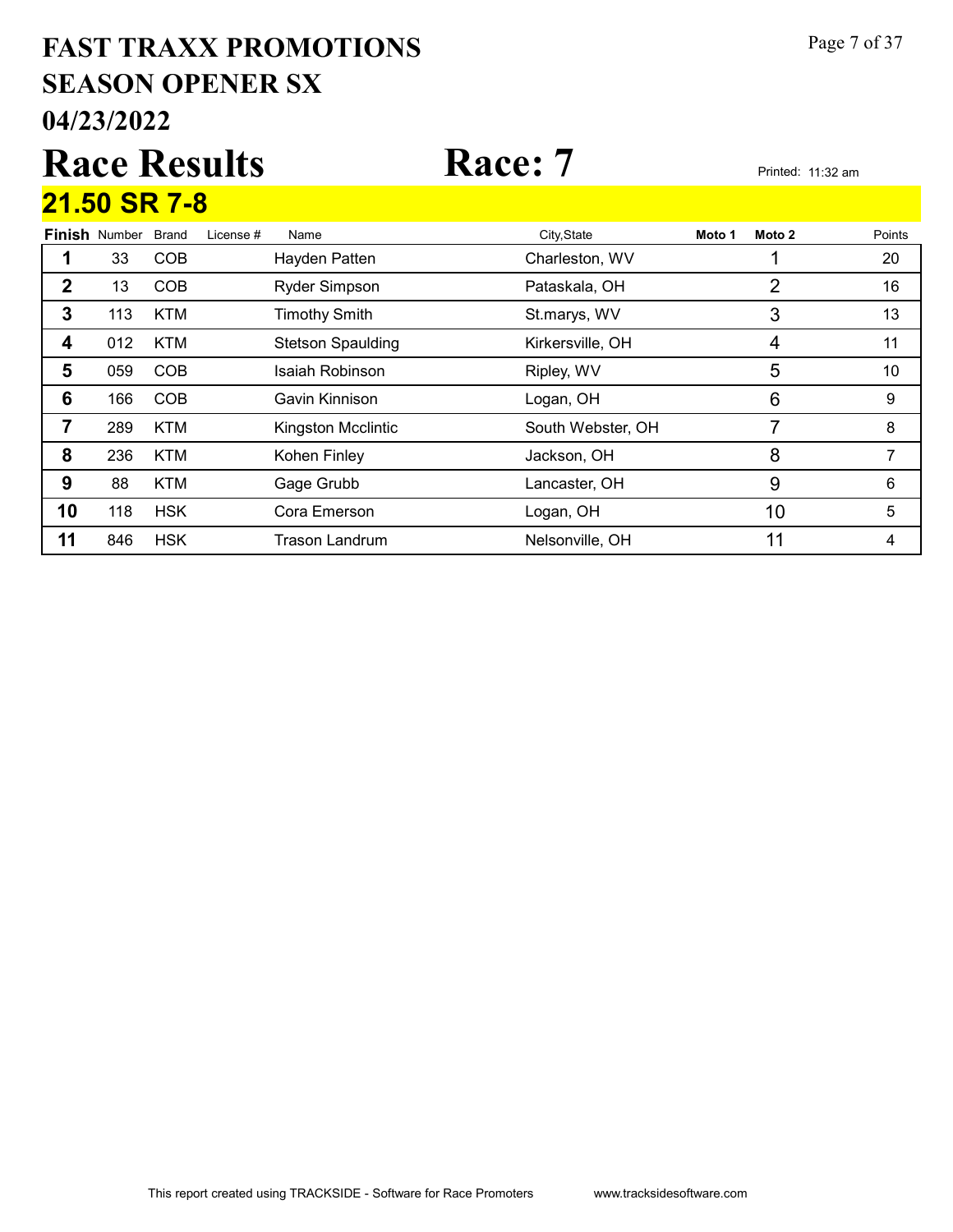# 04/23/2022 SEASON OPENER SX FAST TRAXX PROMOTIONS Page 8 of 37

|                |                      |              | <b>Race Results</b>                        |                                  | <b>Race: 8</b>        |        |                                     | Printed: 11:32 am  |
|----------------|----------------------|--------------|--------------------------------------------|----------------------------------|-----------------------|--------|-------------------------------------|--------------------|
|                |                      |              |                                            | <b>30.MINI EXTRA 65 &amp; 85</b> |                       |        |                                     |                    |
|                | Finish Number        | <b>Brand</b> | License #                                  | Name                             | City, State           | Moto 1 | Moto 2                              | Points             |
| 1              | 955                  | <b>KTM</b>   |                                            | Andrew Johnson                   | Logan, OH             |        | 1                                   | 20                 |
| 2              | 42                   | <b>YAM</b>   |                                            | lan Hood                         | Gallipolis, OH        |        | 2                                   | 16                 |
| 3              | 114                  | <b>YAM</b>   |                                            | Sawyer Allen                     | Winchester, OH        |        | 3                                   | 13                 |
| 4              | 111                  | <b>KTM</b>   |                                            | Noah Pace                        | Winchester, OH        |        | 4                                   | 11                 |
| 5              | 577                  | <b>KAW</b>   |                                            | <b>Bryar Bullock</b>             | Glenford, OH          |        | 5                                   | 10                 |
| 6              | 18                   | <b>HON</b>   |                                            | Ty Heath                         | Grove City, OH        |        | $6\phantom{1}6$                     | 9                  |
| $\overline{7}$ | 434                  | <b>HSK</b>   |                                            | <b>Mason Pace</b>                | Winchester, OH        |        | $\overline{7}$                      | 8                  |
| 8              | 11                   | <b>KAW</b>   |                                            | <b>Brody Newsom</b>              | Jackson, OH           |        | 8                                   | 7                  |
| 9              | 352                  | <b>KAW</b>   |                                            | Alex Heath                       | Grove City, OH        |        | 9                                   | 6                  |
|                |                      |              | <b>32.4 STROKE MINI</b>                    |                                  |                       |        |                                     |                    |
|                | <b>Finish Number</b> | <b>Brand</b> | License #                                  | Name                             | City, State           | Moto 1 | Moto 2                              | Points             |
| 1              | 752                  | <b>HON</b>   |                                            | Caulen French                    | Cottageville, WV      |        | 1                                   | 10                 |
| $\overline{2}$ | 228                  | <b>KAW</b>   |                                            | <b>Tyler Runyon</b>              | Oak Hill, OH          |        | $\overline{2}$                      | 7                  |
|                | <b>33.GIRLS</b>      |              |                                            |                                  |                       |        |                                     |                    |
|                | Finish Number        | <b>Brand</b> | License #                                  | Name                             | City, State           | Moto 1 | Moto 2                              | Points             |
| 1              | 60                   | <b>YAM</b>   |                                            | <b>Tristan Grubb</b>             | Lancaster, OH         |        | 1                                   | 10                 |
|                |                      |              | <b>34.TRAIL BIKE OPEN</b>                  |                                  |                       |        |                                     |                    |
|                |                      |              | $\n  Einiah\n  Number\n  Drawal\n  Linear$ |                                  | $Cth$ , $Cth$ , $Cth$ |        | $M \sim 4 \sim 4$ $M \sim 4 \sim 2$ | D <sub>right</sub> |

| <b>Finish Number Brand</b> |     | Name<br>License # | Citv.State     | Moto 1 | Moto 2 | Points |
|----------------------------|-----|-------------------|----------------|--------|--------|--------|
|                            | TAC | Bryon Estep       | Gallipolis, OH |        |        |        |
|                            |     |                   |                |        |        |        |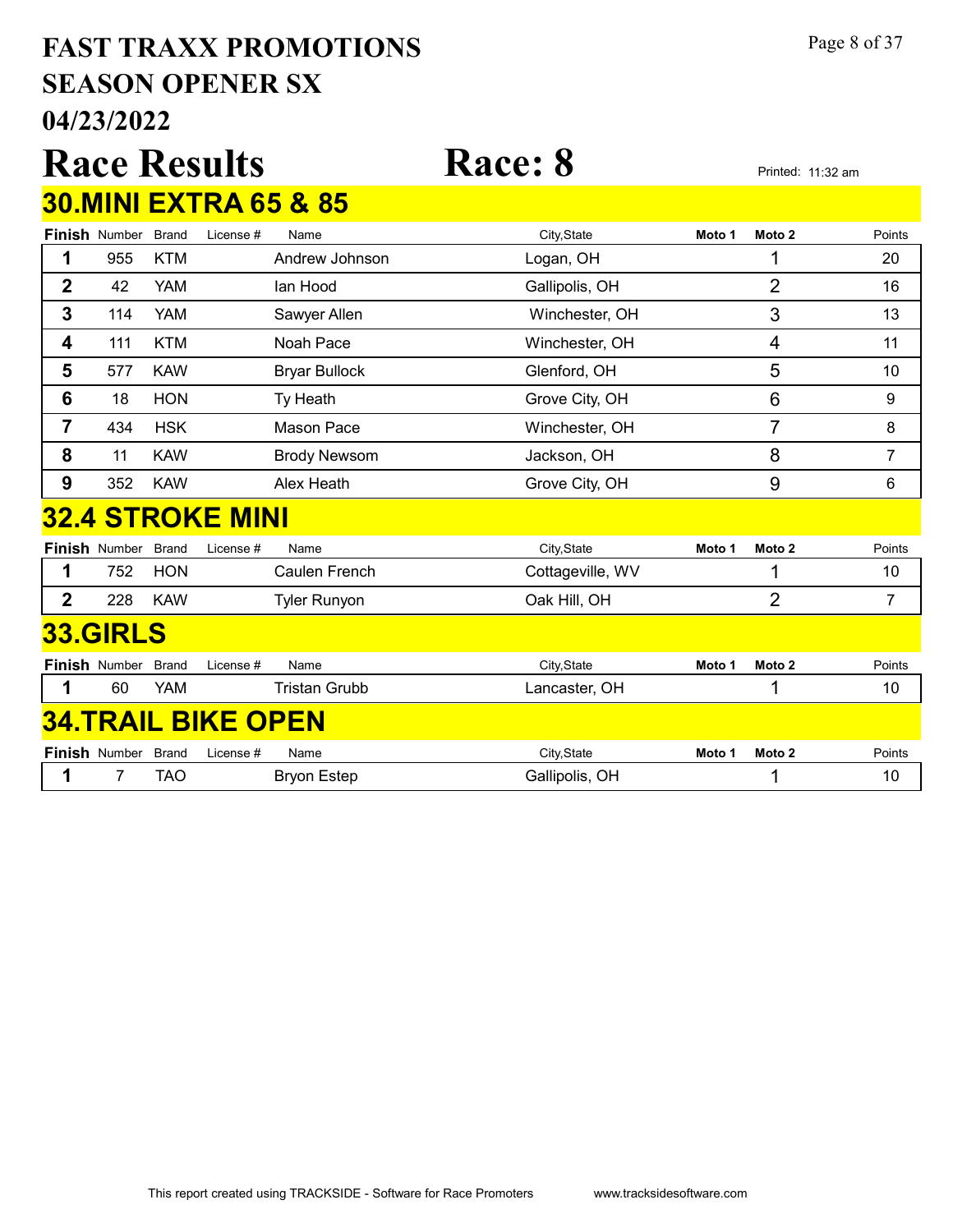# 04/23/2022 SEASON OPENER SX FAST TRAXX PROMOTIONS Page 9 of 37

|              |                            |            | <b>Race Results</b> |                             | Race: 9     |        |        | Printed: 11:32 am |
|--------------|----------------------------|------------|---------------------|-----------------------------|-------------|--------|--------|-------------------|
|              |                            |            |                     | <b>7.YOUTH ATV 4-10 YRS</b> |             |        |        |                   |
|              | <b>Finish</b> Number Brand |            | License #           | Name                        | City, State | Moto 1 | Moto 2 | Points            |
|              | 72                         | <b>APE</b> |                     | Drew Wolford                | Newark, OH  |        |        | 10                |
| $\mathbf{2}$ | 88                         | <b>COB</b> |                     | Dominik Price               | Rutland, OH |        | 2      | 7                 |
| 3            | 18                         | <b>YAM</b> |                     | Nick Marshall               | Racine, OH  |        | 3      | 4                 |
|              | 3                          | <b>DRR</b> |                     | Declan Poetker              | Jackson, OH |        | 4      |                   |
|              |                            |            |                     | 8.YOUTH ATV 11-15 YRS       |             |        |        |                   |
|              | <b>Finish</b> Number Brand |            | License #           | Name                        | City, State | Moto 1 | Moto 2 | Points            |

| FIIISII NUMBEL DICHU |     | LICELISE $H$<br>name    | <b>UIIV, STATE</b> | IVIULU I<br><b>IVIULU</b> Z | ruins |
|----------------------|-----|-------------------------|--------------------|-----------------------------|-------|
| 12                   | YAM | Michael Stevens         | Jackson, OH        |                             | 10    |
| 120                  | YAM | <b>Braylon Mcdonald</b> | New Marshfield, OH |                             |       |
| 24                   | YAM | Brody Roach             | New Marshfield, OH |                             |       |
|                      | YAM | Chase Barr              | West Union, OH     |                             |       |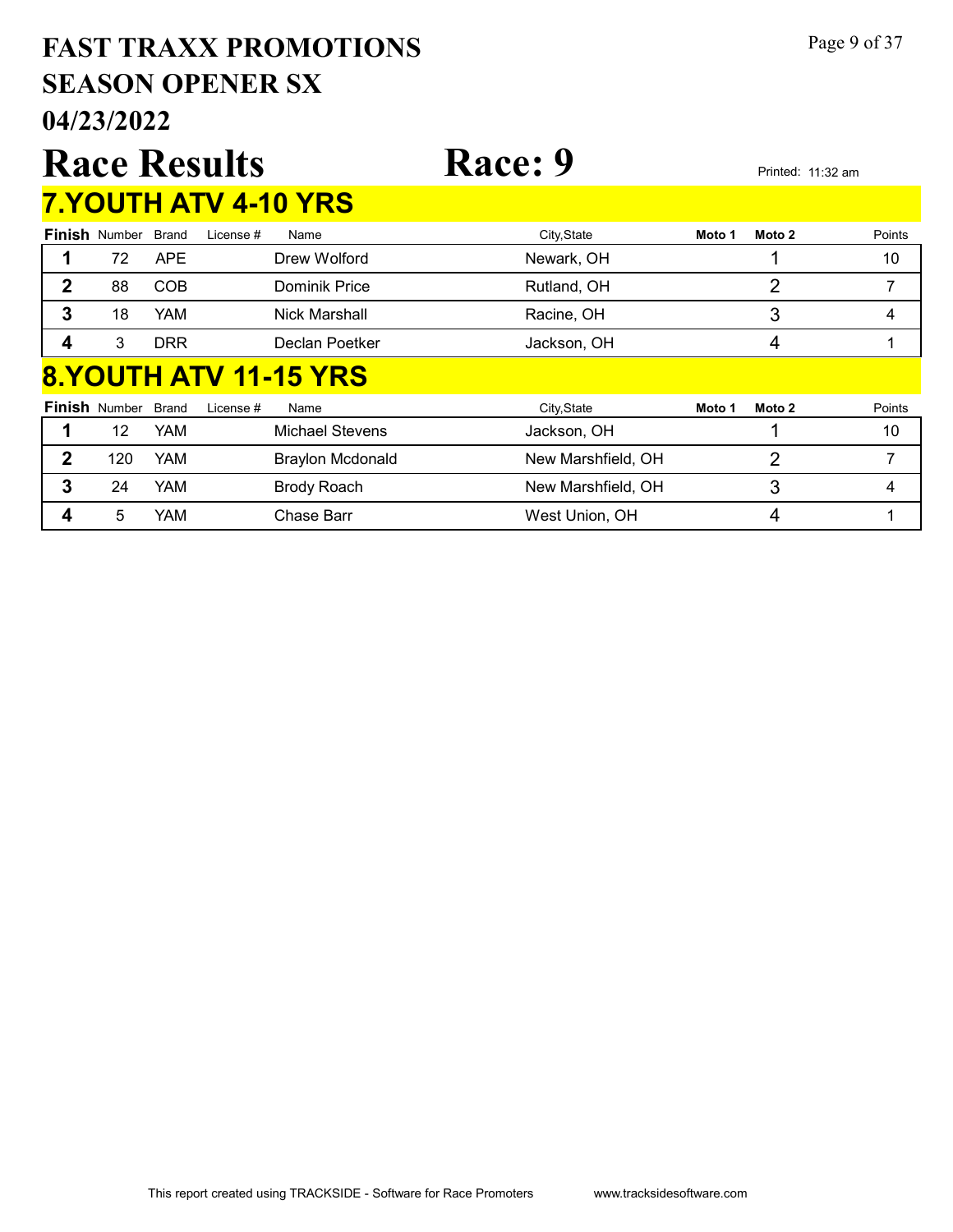# 04/23/2022 SEASON OPENER SX FAST TRAXX PROMOTIONS Page 10 of 37

### Race Results Race: 10 Printed: 11:32 am Finish Number Brand 38.LIGHTWEIGHT A PRO Brand License # Name City,State **Moto 1 Moto 2** Points 1 21 YAM Eli Eversole **Franklin Furnace, OH** 10 10 2 4 KTM Ayden Curtis Cak Hill, OH 2 7 7 Finish Number Brand 39.LIGHTWEIGHT B Brand License # Name City,State **Moto 1 Moto 2** Points 1 114 KAW Ryder Gibbs **Point Pleasant, WV** 1 20 2 828 YAM Logan O'brien Spencer, WV 2 2 16 3 13 KTM Sierra Colwell Milliamsport, OH 3 3 13 4 322 HSK Blake Stiltner **Hamden, OH** 11 5 9 HON Kyle Boggs Greenup, KY 5 5 10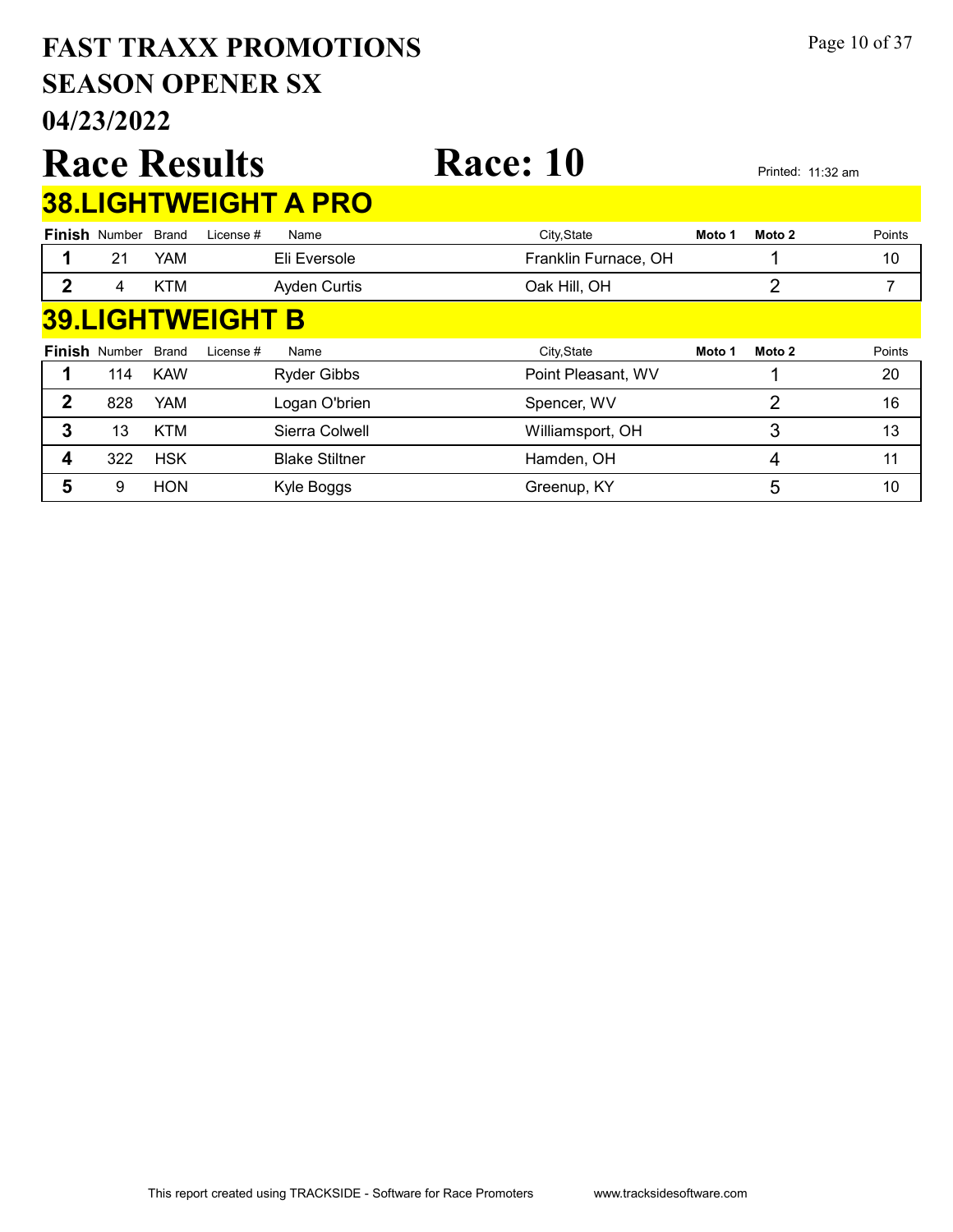# SEASON OPENER SX FAST TRAXX PROMOTIONS Page 11 of 37

04/23/2022

# Race Results Race: 11 2.MICRO ATV 50CC

|   | <b>Finish Number Brand</b> |            | License #<br>Name     | City, State        | Moto 1 | Points<br>Moto 2 |
|---|----------------------------|------------|-----------------------|--------------------|--------|------------------|
|   | 99x                        | DRR        | Keaton Fields         | Point Pleasant, WV |        | 10               |
| າ |                            | DRR        | Declan Poetker        | Jackson, OH        |        |                  |
|   | 928                        | <b>DRR</b> | Alec Arledge          | Laurelville, OH    |        |                  |
|   | 10                         | YAM        | <b>Miley Ratcliff</b> | Chillicothe, OH    |        |                  |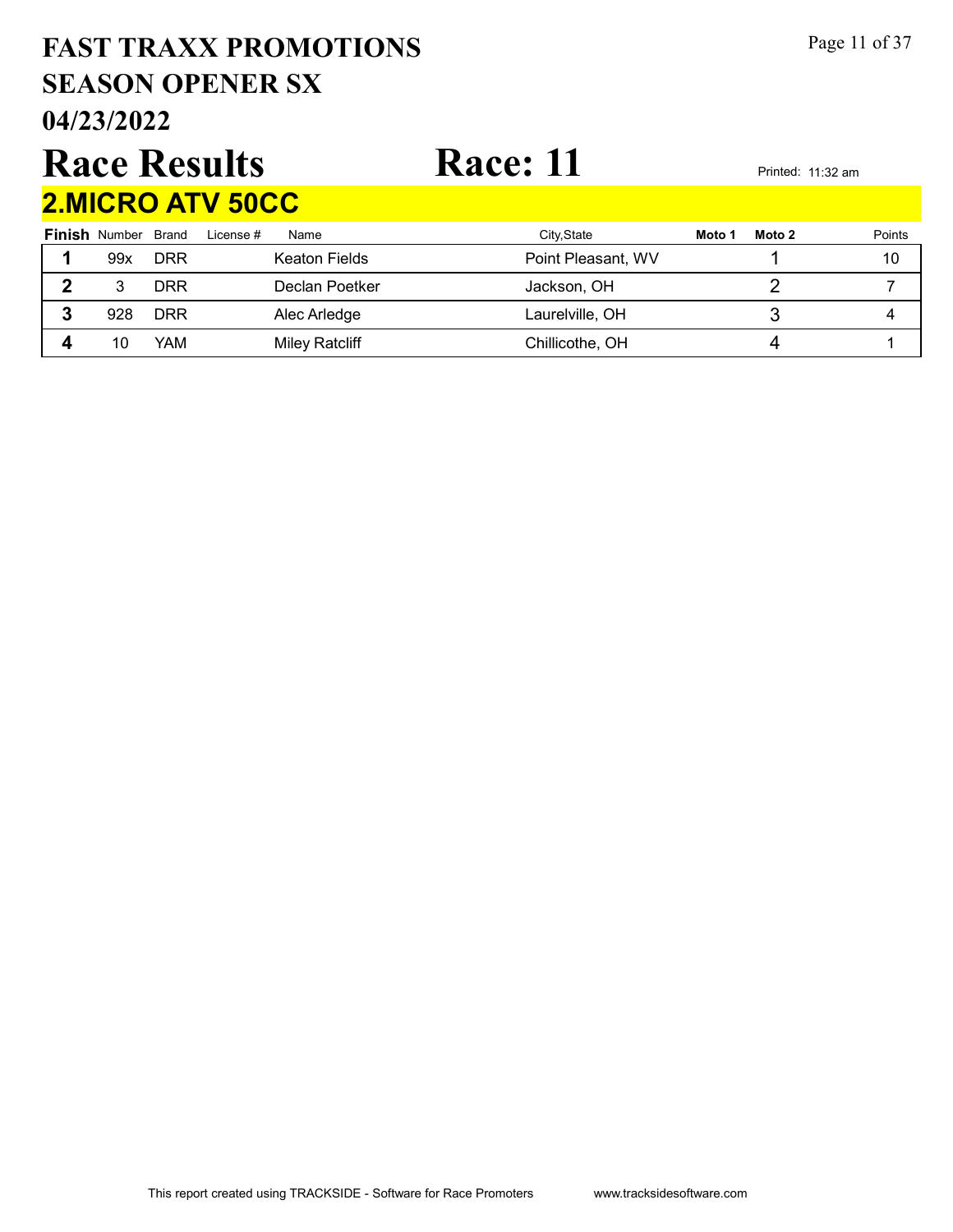# 04/23/2022 SEASON OPENER SX FAST TRAXX PROMOTIONS Page 12 of 37

# Race Results Race: 12 Printed: 11:32 am 22.50 OPEN

|             | <b>Finish</b> Number | <b>Brand</b> | License # | Name                     | City, State      | Moto 1 | Moto 2 | Points |
|-------------|----------------------|--------------|-----------|--------------------------|------------------|--------|--------|--------|
|             | 33                   | <b>COB</b>   |           | Hayden Patten            | Charleston, WV   |        |        | 20     |
| $\mathbf 2$ | 846                  | <b>HSK</b>   |           | Trason Landrum           | Nelsonville, OH  |        | 2      | 16     |
| 3           | 13                   | <b>COB</b>   |           | <b>Ryder Simpson</b>     | Pataskala, OH    |        | 3      | 13     |
| 4           | 012                  | <b>KTM</b>   |           | <b>Stetson Spaulding</b> | Kirkersville, OH |        | 4      | 11     |
| 5           | 059                  | <b>COB</b>   |           | Isaiah Robinson          | Ripley, WV       |        | 5      | 10     |
| 6           | 236                  | <b>KTM</b>   |           | Kohen Finley             | Jackson, OH      |        | 6      | 9      |
| 7           | 635                  | <b>KTM</b>   |           | <b>Brantley Walke</b>    | Jackson, OH      |        | 7      | 8      |
| 8           | 166                  | <b>COB</b>   |           | Gavin Kinnison           | Logan, OH        |        | 8      | 7      |
| 9           | 118                  | <b>HSK</b>   |           | Cora Emerson             | Logan, OH        |        | 9      | 6      |
| 10          | 88                   | <b>KTM</b>   |           | Gage Grubb               | Lancaster, OH    |        | 10     | 5      |
| 11          | 152                  | <b>KTM</b>   |           | <b>Cooper Sommers</b>    | Zanesville, OH   |        | 11     | 4      |
| 12          | 106                  | <b>KTM</b>   |           | Layne Hendershot         | St Marys, WV     |        | 12     | 3      |
| 13          | 913                  | <b>KTM</b>   |           | <b>Colton Walter</b>     | Williamstown, WV |        | 13     | 2      |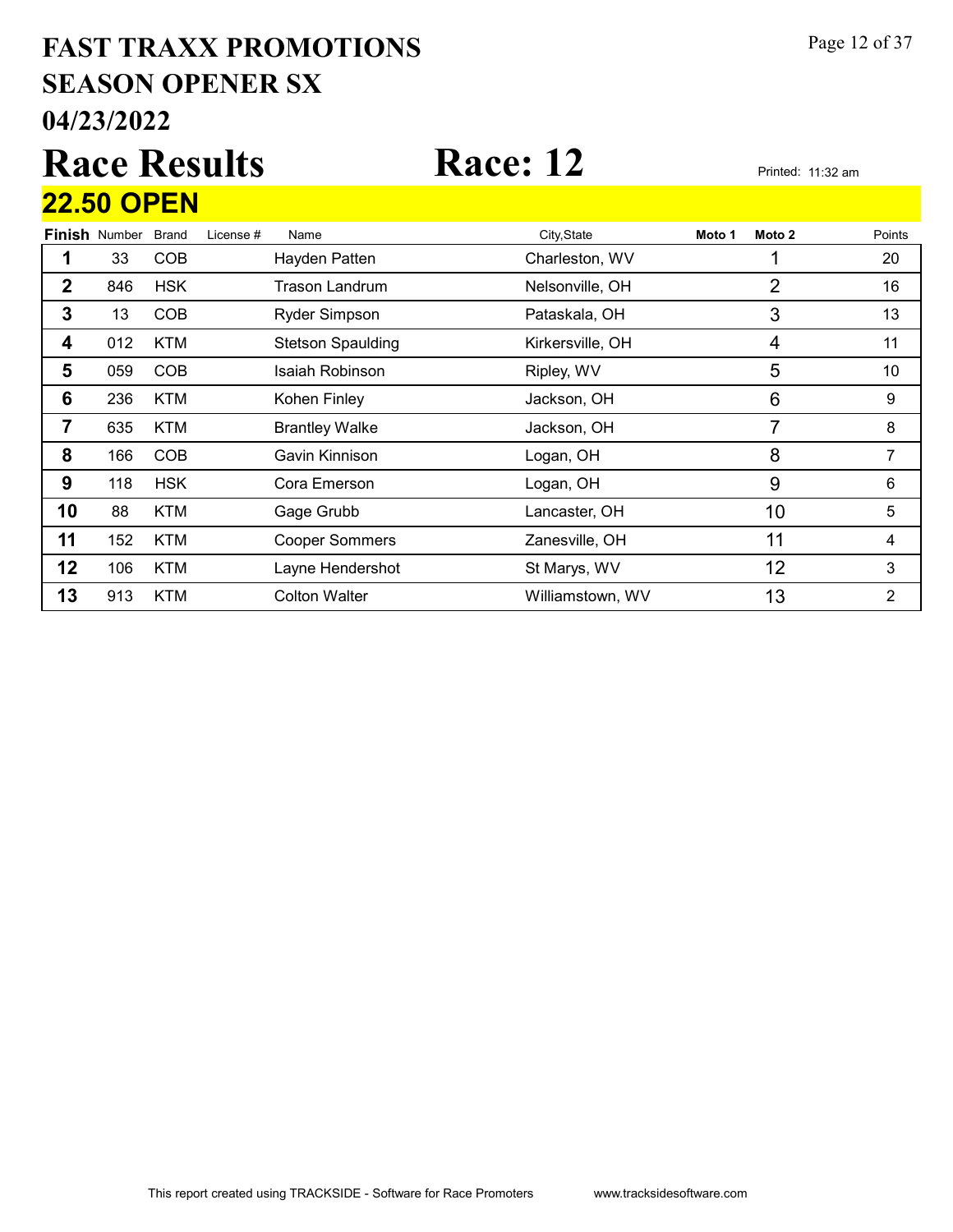# 04/23/2022 SEASON OPENER SX FAST TRAXX PROMOTIONS Page 13 of 37

# Race Results Race: 13 Printed: 11:32 am 27.85 NOVICE 7-15

Finish Number Brand Brand License # Name City,State **Moto 1 Moto 2** Points 1 23 KAW Tyson Riehl **Adamsville, OH** 20 20 2 42 YAM Ryley Wright **Hundred, WV** 2 16 3 577 KAW Bryar Bullock Glenford, OH 3 3 13 **4** 11 KAW Brody Newsom Jackson, OH 11 4 11 **5** 18 HON Ty Heath Grove City, OH 5 5 10 **6** 501 HSK Grayson Mccoy **Cannet Club Cak Hill, OH** 6 6 9 **7** 525 KAW Grant Nihiser **Communist Communist Communist Communist Communist Communist Communist Communist Communist Communist Communist Communist Communist Communist Communist Communist Communist Communist Communist Commu** 8 60 YAM Tristan Grubb Lancaster, OH 8 7 **9** 151 YAM Matthew Biggs Jackson, OH 6 9 6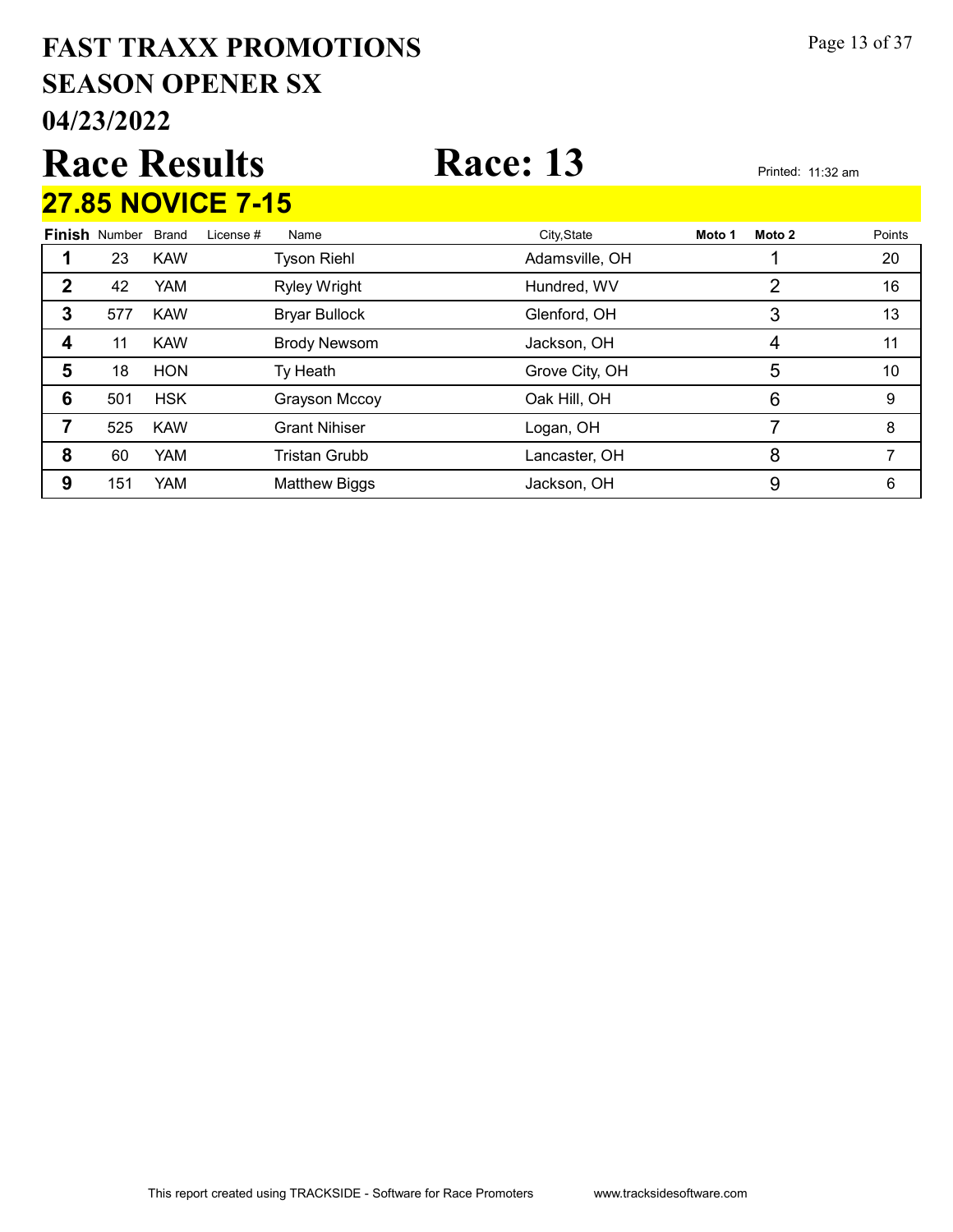# 04/23/2022 SEASON OPENER SX FAST TRAXX PROMOTIONS Page 14 of 37

# Race Results Race: 14 Printed: 11:32 am 20.50 JR 4-6

|   | <u>LUIUU UIN TTU</u> |              |           |                        |                  |        |        |        |
|---|----------------------|--------------|-----------|------------------------|------------------|--------|--------|--------|
|   | <b>Finish Number</b> | <b>Brand</b> | License # | Name                   | City, State      | Moto 1 | Moto 2 | Points |
|   | 920                  | <b>COB</b>   |           | Sonny Coy              | Corning, OH      |        |        | 20     |
|   | 152                  | <b>KTM</b>   |           | <b>Cooper Sommers</b>  | Zanesville, OH   |        |        | 16     |
| 3 | 913                  | <b>KTM</b>   |           | Colton Walter          | Williamstown, WV |        |        | 13     |
|   | 813                  | <b>KTM</b>   |           | Mathew Whiteman        | Mcarthur, OH     |        | 4      |        |
| 5 | 989                  | <b>KTM</b>   |           | Jacobi Duvall          | Williamstown, WV |        | 5      | 10     |
| 6 | 317                  | <b>KTM</b>   |           | <b>Ryder Branscome</b> | West Union, OH   |        |        |        |

This report created using TRACKSIDE - Software for Race Promoters www.tracksidesoftware.com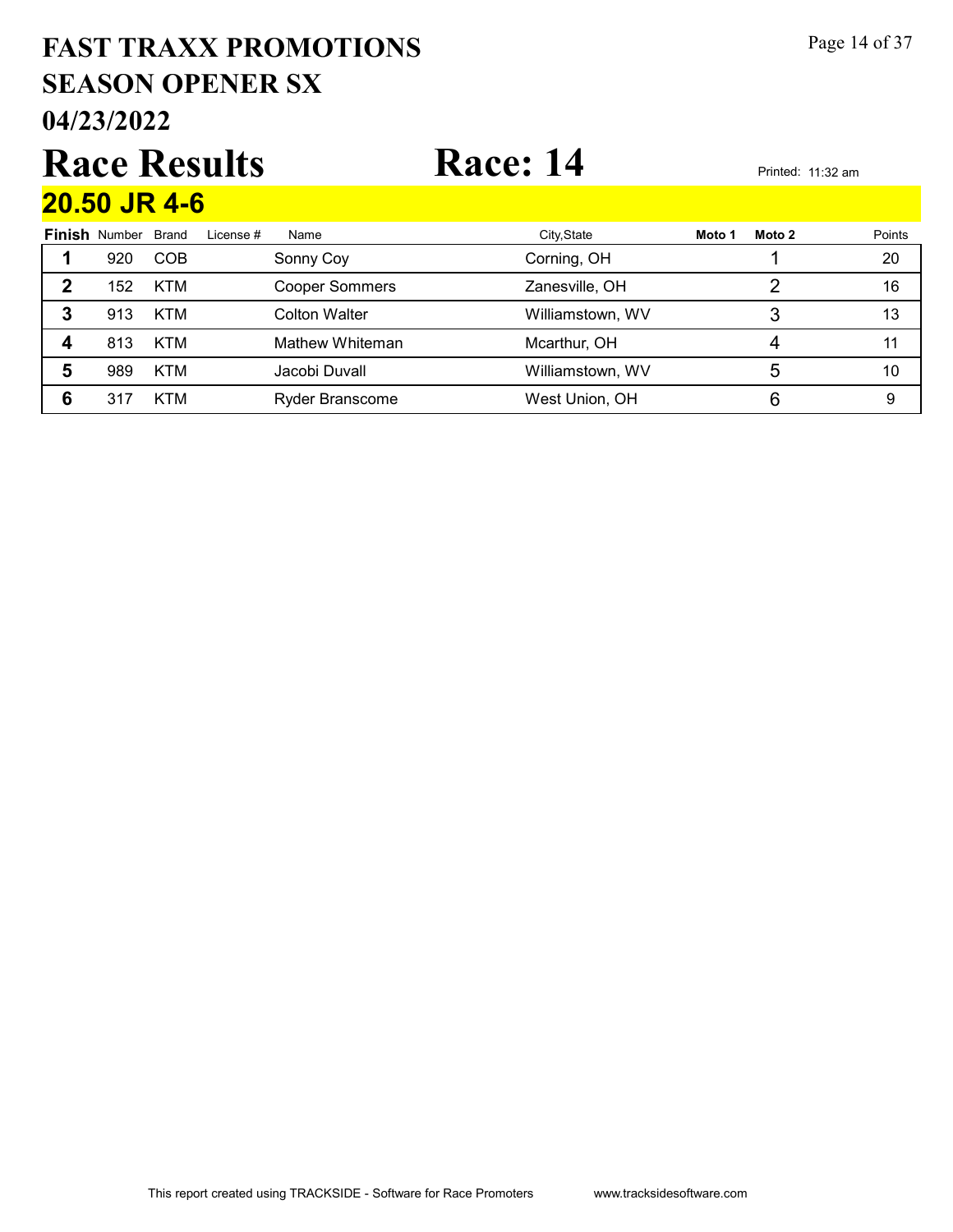# 04/23/2022 SEASON OPENER SX FAST TRAXX PROMOTIONS Page 15 of 37

# Race Results Race: 15 Printed: 11:32 am 12.PIT BIKE PRO

|            |                      | __________   | ---       |                       |                |        |            |        |
|------------|----------------------|--------------|-----------|-----------------------|----------------|--------|------------|--------|
|            | <b>Finish Number</b> | <b>Brand</b> | License # | Name                  | City, State    | Moto 1 | Moto 2     | Points |
|            | 511                  | <b>HON</b>   |           | Levi Joy              | Rockport, WV   |        |            | 20     |
| 2          | 246                  | Unk          |           | <b>Branden Owens</b>  |                |        | 2          | 16     |
| 3          | 3r                   | <b>KTM</b>   |           | <b>Brady Johnson</b>  | Kitts Hill, OH |        |            | 13     |
| 4          | 10                   | <b>SSR</b>   |           | <b>Branson Willey</b> | Zanesville, OH |        | 4          | 11     |
| 5          | 420                  | <b>SSR</b>   |           | Ethan Menckowski      | Logan, OH      |        | 5          | 10     |
| 6          | 134                  | <b>SSR</b>   |           | Kody Pickell          | Athens, OH     |        | 6          | 9      |
| <b>DNF</b> | 718                  | <b>HON</b>   |           | Eric Breitmerer       | Belleville, WV |        | <b>DNF</b> |        |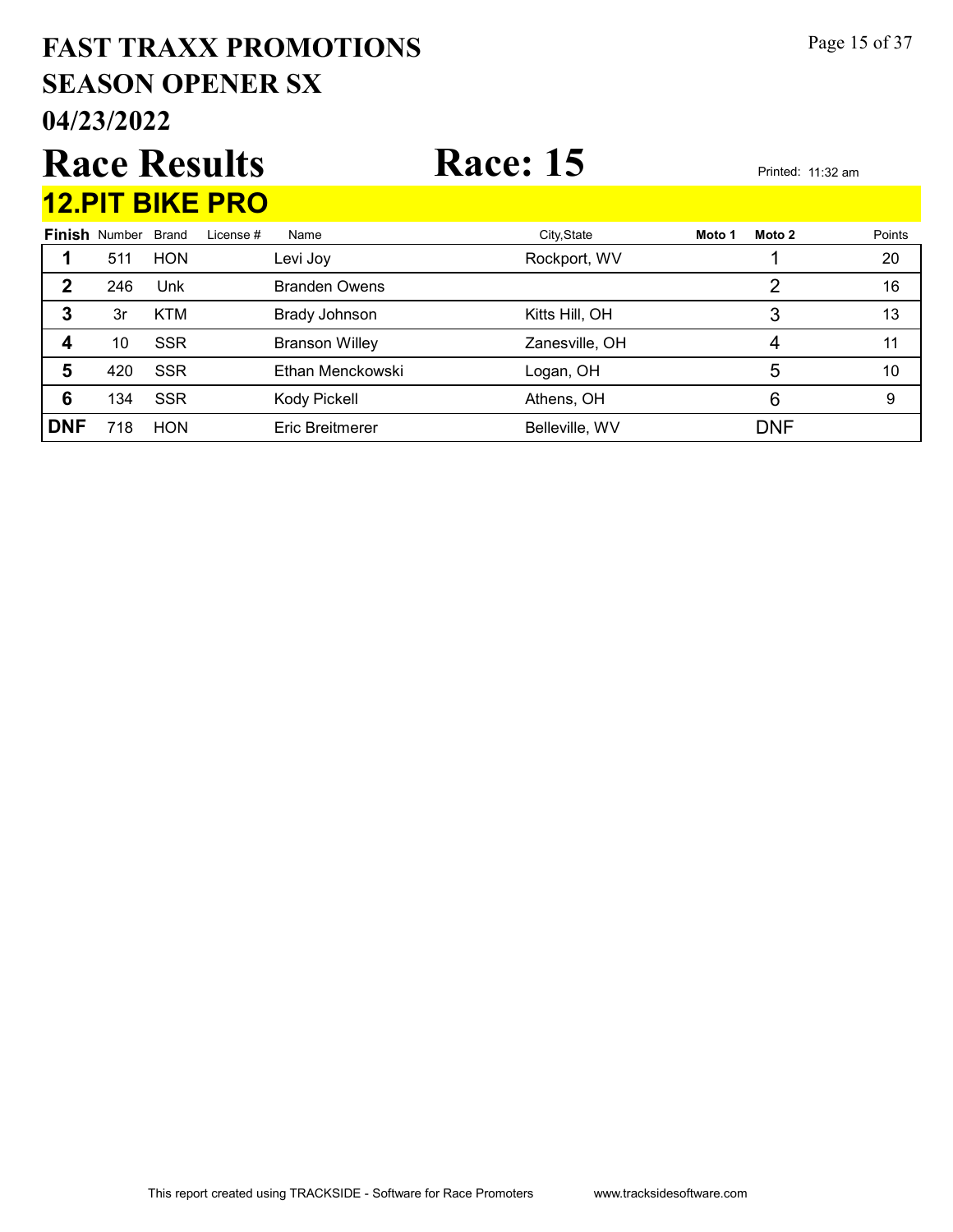# 04/23/2022 SEASON OPENER SX FAST TRAXX PROMOTIONS Page 16 of 37

# Race Results Race: 16 Printed: 11:32 am

### Finish Number Brand 63.ATV C Brand License # Name City,State **Moto 1 Moto 2** Points 1 17 YAM Aaron Asher **Mineral Well, WV** 1 20 2 24 YAM Bryson Crawford West Portsmouth, OH 2 16 3 24/ YAM Hunter Conley Mineral Wells, OH 3 3 13 4 52 YAM Kyle Ranegar Baltimore, OH 4 4 11 5 197 YAM Landen Allman New Marshfield, OH 5 5 10 **6** 44 HON Gavin Wallingford Peebles, OH 6 6 9 DNF 15 HON Chase Pistole West Portsmouth, OH DNF

**DNF** 29 HON Phillip Bassett Middlebourne, WV DNF **DNF** 727 SUZ William Morrison **Laurelville, OH DNF**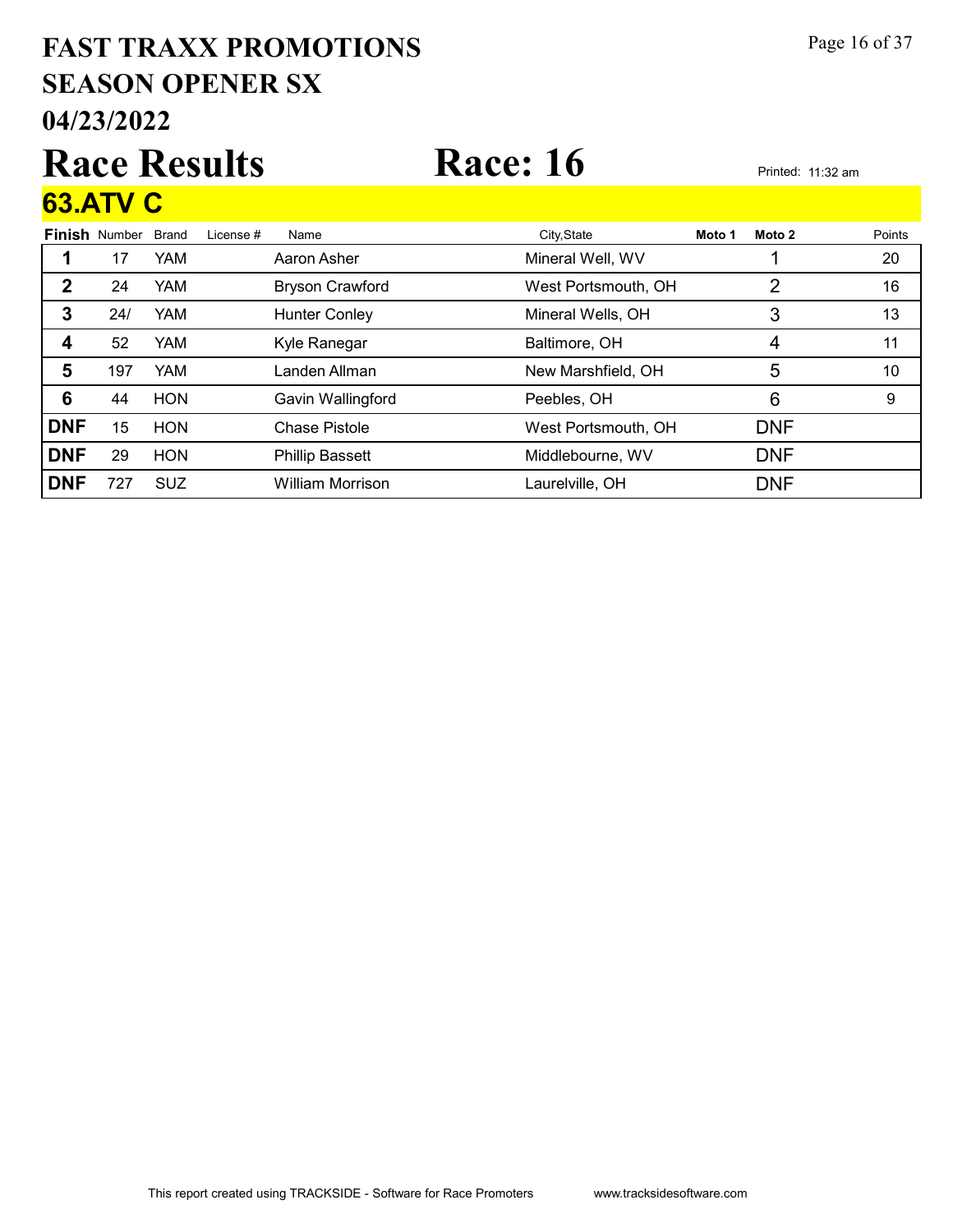# 04/23/2022 SEASON OPENER SX FAST TRAXX PROMOTIONS Page 17 of 37

# Race Results Race: 17 Printed: 11:32 am 37.FIRST YEAR RACER BIKE

|    | <b>Finish Number</b> | <b>Brand</b> | License # | Name                  | City, State     | Moto 1 | Moto 2 | Points |
|----|----------------------|--------------|-----------|-----------------------|-----------------|--------|--------|--------|
|    | 51                   | <b>KTM</b>   |           | <b>Brian Thonnen</b>  | Rushville, OH   |        |        | 20     |
| 2  | 184                  | YAM          |           | <b>Tommy Dorsey</b>   | St Albans, WV   |        | 2      | 16     |
| 3  | 942                  | <b>HON</b>   |           | <b>Julian Summers</b> | Walton, WV      |        | 3      | 13     |
| 4  | 477                  | <b>HON</b>   |           | Jeremy Summers        | Walton, WV      |        | 4      | 11     |
| 5  | 121                  | YAM          |           | Dristan Lamm          | Pomeroy, OH     |        | 5      | 10     |
| 6  | 811                  | <b>HON</b>   |           | <b>Austin Obrien</b>  | Spencer, WV     |        | 6      | 9      |
|    | 019                  | YAM          |           | Hayden Holdren        | Londonberry, OH |        | 7      | 8      |
| 8  | 55                   | <b>KTM</b>   |           | <b>Flint Garrison</b> | Peebles, OH     |        | 8      |        |
| 9  | 69                   | <b>HON</b>   |           | William Tackett       | Lucasville, OH  |        | 9      | 6      |
| 10 | 496                  | <b>KAW</b>   |           | <b>Tate Sawyers</b>   | Huntington, WV  |        | 10     | 5      |
| 11 | 57                   | <b>KTM</b>   |           | Daniel Short          | Lancaster, OH   |        | 11     | 4      |
| 12 | 896                  | <b>KTM</b>   |           | Dayten Summers        | Walton, WV      |        | 12     | 3      |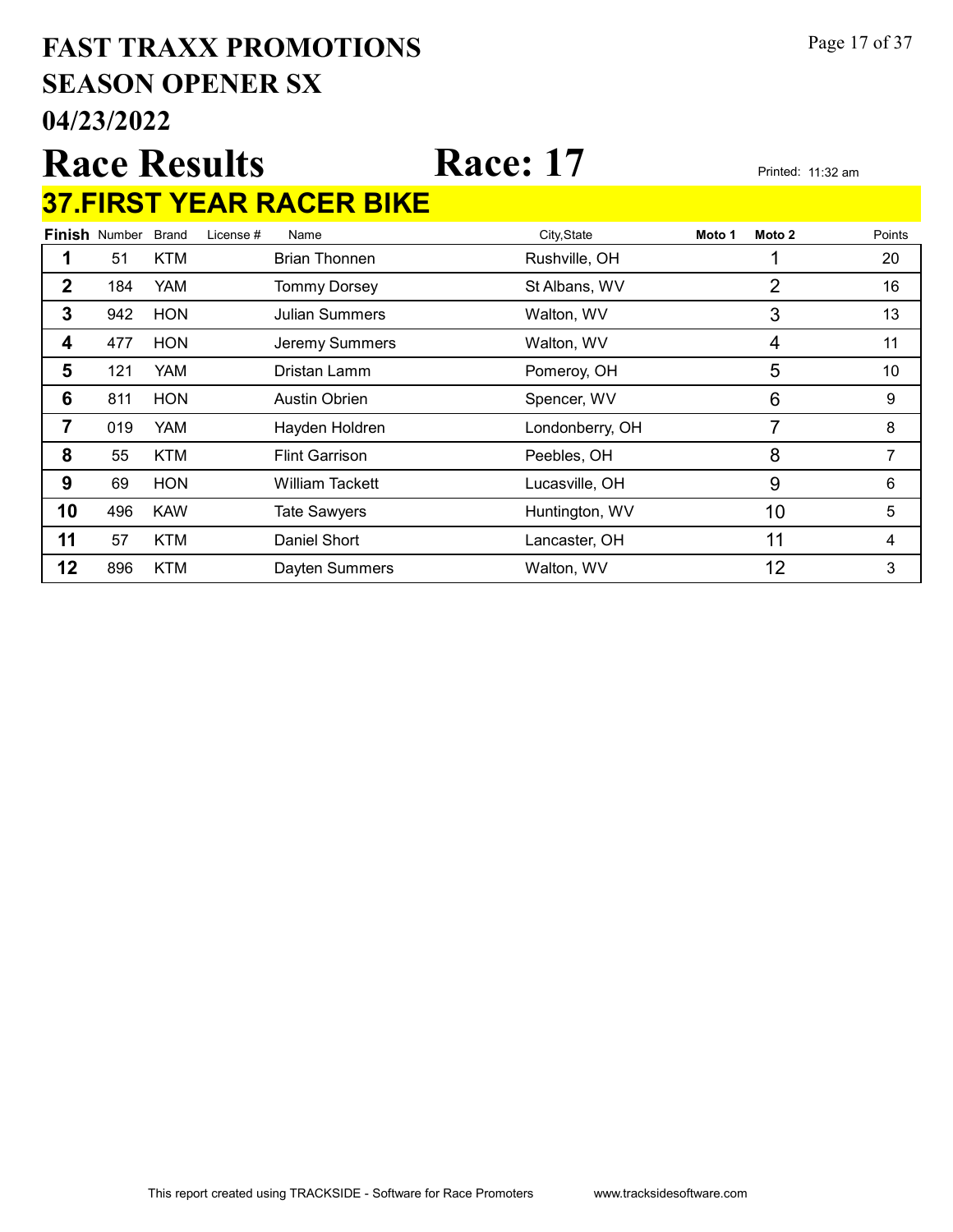# 04/23/2022 SEASON OPENER SX FAST TRAXX PROMOTIONS Page 18 of 37

|              |                            |              | <b>Race Results</b> |                               | <b>Race: 18</b>  |        |                | Printed: 11:32 am |
|--------------|----------------------------|--------------|---------------------|-------------------------------|------------------|--------|----------------|-------------------|
|              |                            |              |                     | 18.50-110CC ATUO CLUTCH       |                  |        |                |                   |
|              | <b>Finish Number</b>       | <b>Brand</b> | License #           | Name                          | City, State      | Moto 1 | Moto 2         | Points            |
| 1            | 42/                        | <b>HON</b>   |                     | <b>Ryley Wright</b>           | Hundred, WV      |        |                | 20                |
| $\mathbf{2}$ | 228                        | <b>HON</b>   |                     | <b>Trey Figgins</b>           | Oak Hill, OH     |        | $\overline{2}$ | 16                |
| 3            | 77                         | <b>HON</b>   |                     | <b>Stetson Spaulding</b>      | Kirkersville, OH |        | 3              | 13                |
| 4            | 42                         | <b>KAW</b>   |                     | Hayden Haning                 | Athens, OH       |        | 4              | 11                |
| 5            | 88                         | <b>HON</b>   |                     | Gage Grubb                    | Lancaster, OH    |        | 5              | 10                |
| <b>DNF</b>   | 116                        | <b>KAW</b>   |                     | <b>Colin Valentine</b>        | Jackson, OH      |        | <b>DNF</b>     |                   |
|              |                            |              |                     | <b>19.50 OIL INJECTED 4-8</b> |                  |        |                |                   |
|              | <b>Finish Number Brand</b> |              | License #           | Name                          | City, State      | Moto 1 | Moto 2         | Points            |
| 1            | 635                        | <b>KTM</b>   |                     | <b>Brantley Walke</b>         | Jackson, OH      |        | 1              | 10                |
| $\mathbf{2}$ | 813                        | <b>KTM</b>   |                     | Mathew Whiteman               | Mcarthur, OH     |        | $\overline{2}$ | 7                 |
| $\mathbf{3}$ | 106                        | <b>KTM</b>   |                     | Layne Hendershot              | St Marys, WV     |        | 3              | 4                 |
| 4            | 989                        | <b>KTM</b>   |                     | Jacobi Duvall                 | Williamstown, WV |        | 4              | 1                 |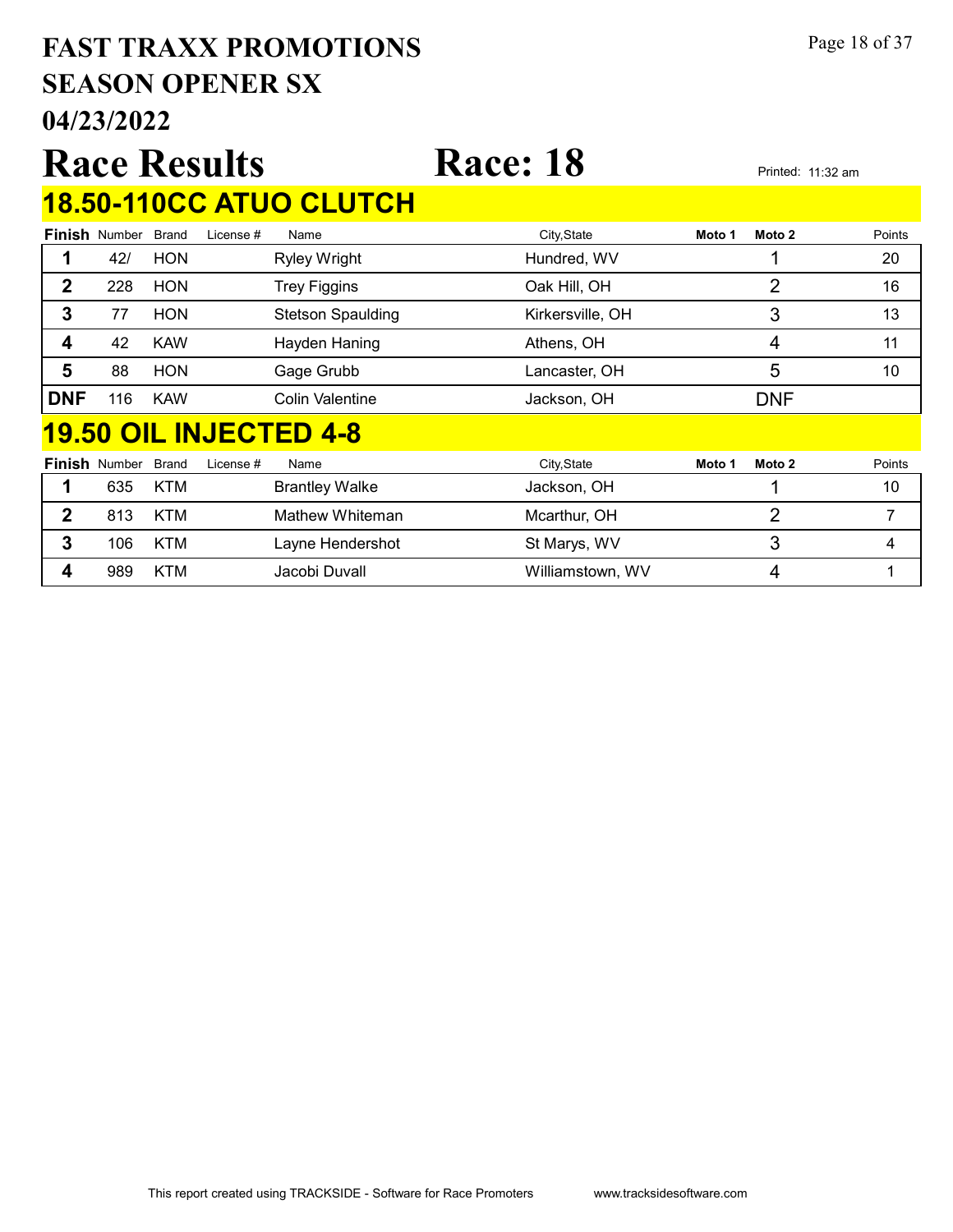# 04/23/2022 SEASON OPENER SX FAST TRAXX PROMOTIONS Page 19 of 37

|             |                      |              | <b>Race Results</b>       |                        | <b>Race: 19</b>    |        |                | Printed: 11:32 am |  |  |  |
|-------------|----------------------|--------------|---------------------------|------------------------|--------------------|--------|----------------|-------------------|--|--|--|
|             |                      |              | <b>3.MICRO ATV 0-90CC</b> |                        |                    |        |                |                   |  |  |  |
|             | <b>Finish Number</b> | <b>Brand</b> | License #                 | Name                   | City, State        | Moto 1 | Moto 2         | Points            |  |  |  |
|             | 323                  | <b>HON</b>   |                           | <b>Stratton Weddle</b> | Caldwell, OH       |        | 1              | 20                |  |  |  |
| $\mathbf 2$ | 72                   | <b>APE</b>   |                           | Drew Wolford           | Newark, OH         |        | $\overline{2}$ | 16                |  |  |  |
| 3           | 99x                  | <b>DRR</b>   |                           | <b>Keaton Fields</b>   | Point Pleasant, WV |        | 3              | 13                |  |  |  |
| 4           | 3                    | <b>DRR</b>   |                           | Declan Poetker         | Jackson, OH        |        | 4              | 11                |  |  |  |
| 5           | 88                   | <b>APE</b>   |                           | Dominik Price          | Rutland, OH        |        | 5              | 10                |  |  |  |
| 6           | 10                   | <b>HON</b>   |                           | Roczen Ratcliff        | Chillicothe, OH    |        | 6              | 9                 |  |  |  |
|             |                      |              | <b>9.YOUTH ATV GIRLS</b>  |                        |                    |        |                |                   |  |  |  |
|             | <b>Finish Number</b> | <b>Brand</b> | License #                 | Name                   | City, State        | Moto 1 | Moto 2         | Points            |  |  |  |
|             | 22                   | YAM          |                           | Tayla Hamm             | Somerset, OH       |        | 1              | 10                |  |  |  |
|             | <b>11.PIT QUAD</b>   |              |                           |                        |                    |        |                |                   |  |  |  |

| Finish | Number | Brand | Name<br>Tcense # | City State | Moto | Moto 2 | Points |
|--------|--------|-------|------------------|------------|------|--------|--------|
|        | 704    | HON   | 'nm<br>.attea    | WV.<br>m٤  |      |        | ιu     |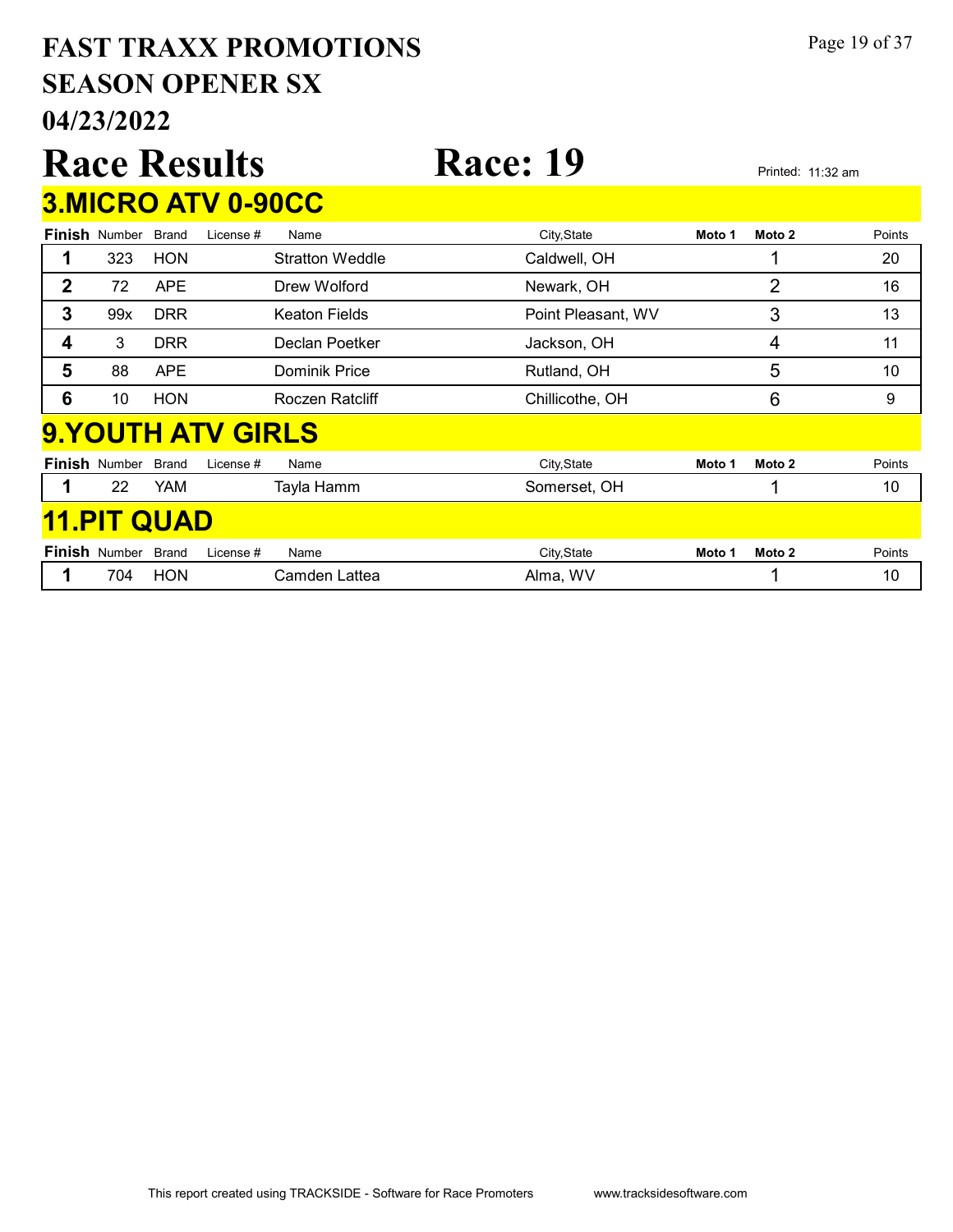# 04/23/2022 SEASON OPENER SX FAST TRAXX PROMOTIONS Page 20 of 37

### Race Results Race: 20 Printed: 11:32 am Finish Number Brand 28.MINI JR 7-11 Brand License # Name City,State **Moto 1 Moto 2** Points 1 955 KTM Andrew Johnson Logan, OH 20 1 2 752 YAM Caulen French Cottageville, WV 2 2 16 3 114 YAM Sawyer Allen Winchester, OH 3 3 13 4 34 KTM Lucas Leasure Londonberry, OH 4 11 5 427 KAW Hunter Weller Chillicothe, OH 5 5 5 10 6 224 YAM Maycen Adams Marysville, OH 6 6 9 Finish Number Brand 29.MINI SR 12-15 Brand License # Name City,State **Moto 1 Moto 2** Points 1 228 KTM Cashe Myers Cashe Oak Hill, OH 20 2 80 KTM Caleb Johnson Millfield, OH 16 2 16 **3** 42 YAM Ian Hood Gallipolis, OH 3 3 13 4 111 KTM Noah Pace Winchester, OH 4 11 **5** 151 YAM Tristen Finley Chillicothe, OH 5 5 10 **DNF** 117 KTM Anthony Daubenmire Lancaster, OH DNF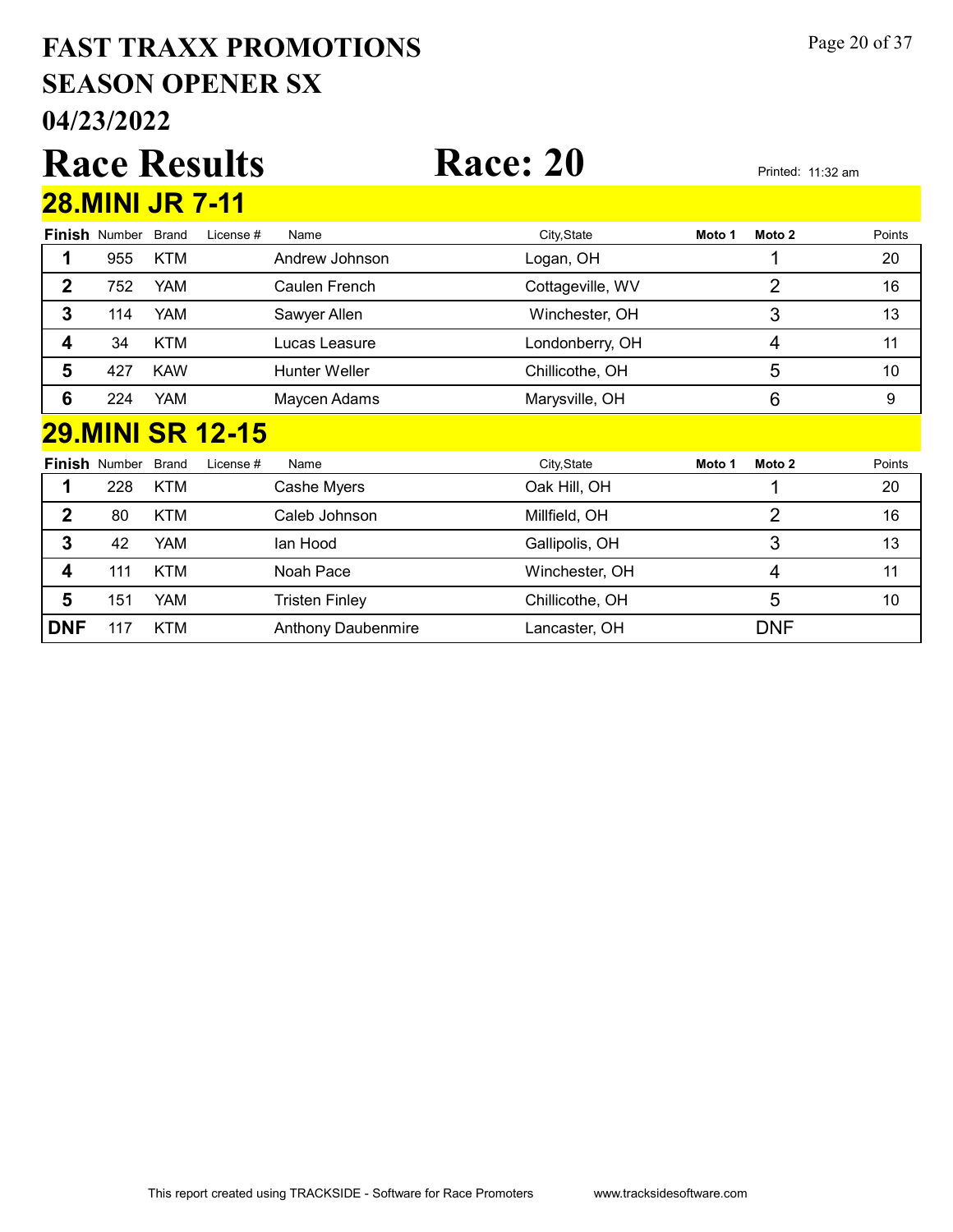## 04/23/2022 SEASON OPENER SX FAST TRAXX PROMOTIONS Page 21 of 37 Race Results Race: 21 Printed: 11:32 am Finish Number Brand 44.OPEN A PRO Brand License # Name City,State **Moto 1 Moto 2** Points 1 t KAW Ryan Neff Nelsonville, OH 1 10 2 261 HON Justin Michel Marysville, OH 2 7 Finish Number Brand 45.OPEN B Brand License # Name City,State **Moto 1 Moto 2** Points 1 244 YAM Conner Lawrence Given, WV 5 Given, WV 1 10 2 828 YAM Logan O'brien Spencer, WV 2 7 7 3 13 KTM Sierra Colwell Milliamsport, OH 3 3 4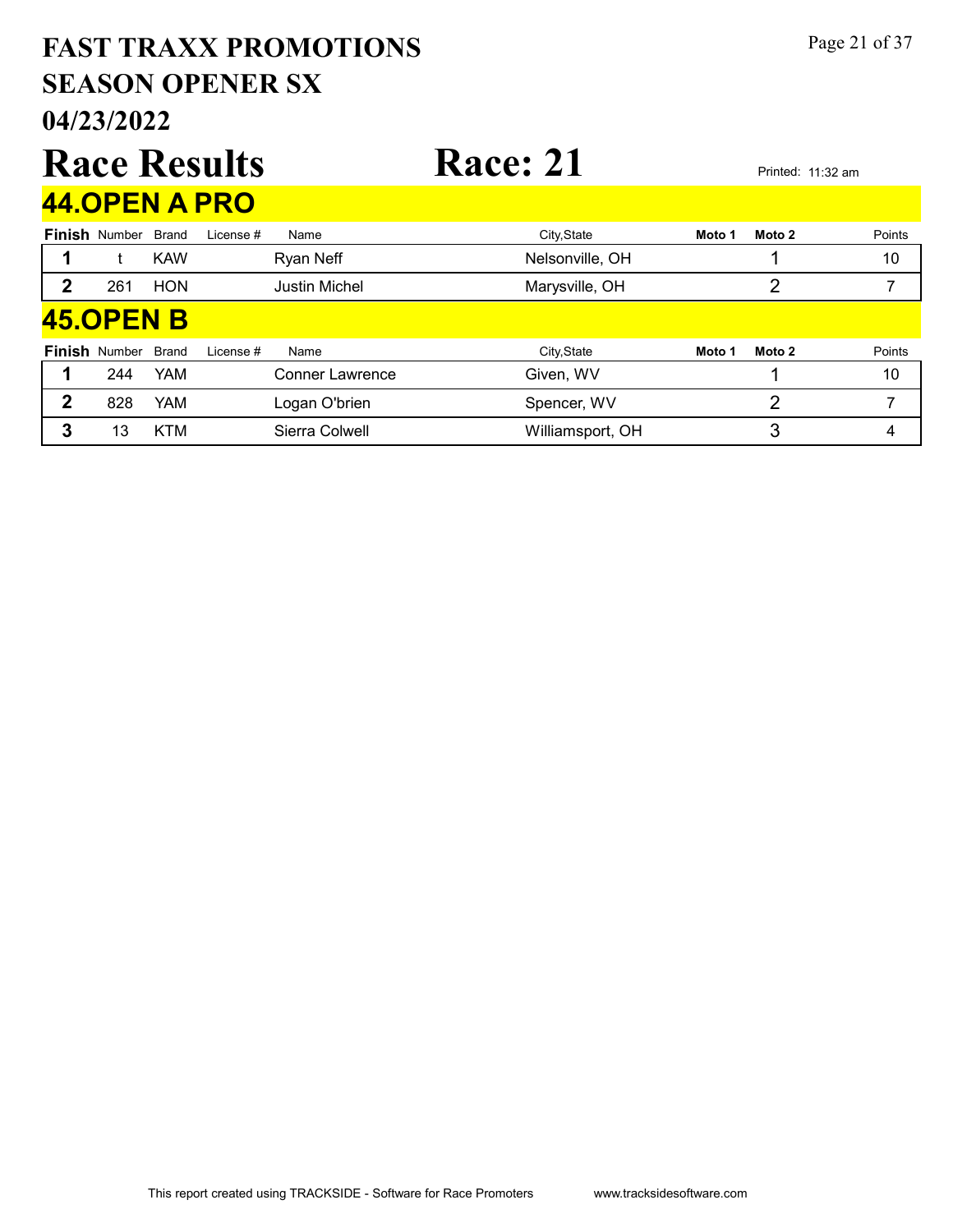# SEASON OPENER SX FAST TRAXX PROMOTIONS Page 22 of 37

# Race Results Race: 22 Printed: 11:32 am 10.YOUTH ATV SUPERMINI

|    |                            |            | <u>IV. I VU I II AI V UUI LIMIIIMI</u> |                 |                  |        |
|----|----------------------------|------------|----------------------------------------|-----------------|------------------|--------|
|    | <b>Finish Number Brand</b> |            | License #<br>Name                      | City, State     | Moto 2<br>Moto 1 | Points |
|    | 35                         | <b>HON</b> | Levi Strahler                          | Waterford, OH   |                  | 10     |
| 2  | 517                        | <b>HON</b> | <b>Wyatt Roberts</b>                   | Barnesville, OH |                  |        |
| J. | 567                        | Unk        | <b>Hadley Weddel</b>                   | Leesburg, OH    |                  |        |
|    | 310                        | YAM        | <b>Gus Barrett</b>                     | Athens, OH      |                  |        |

# 04/23/2022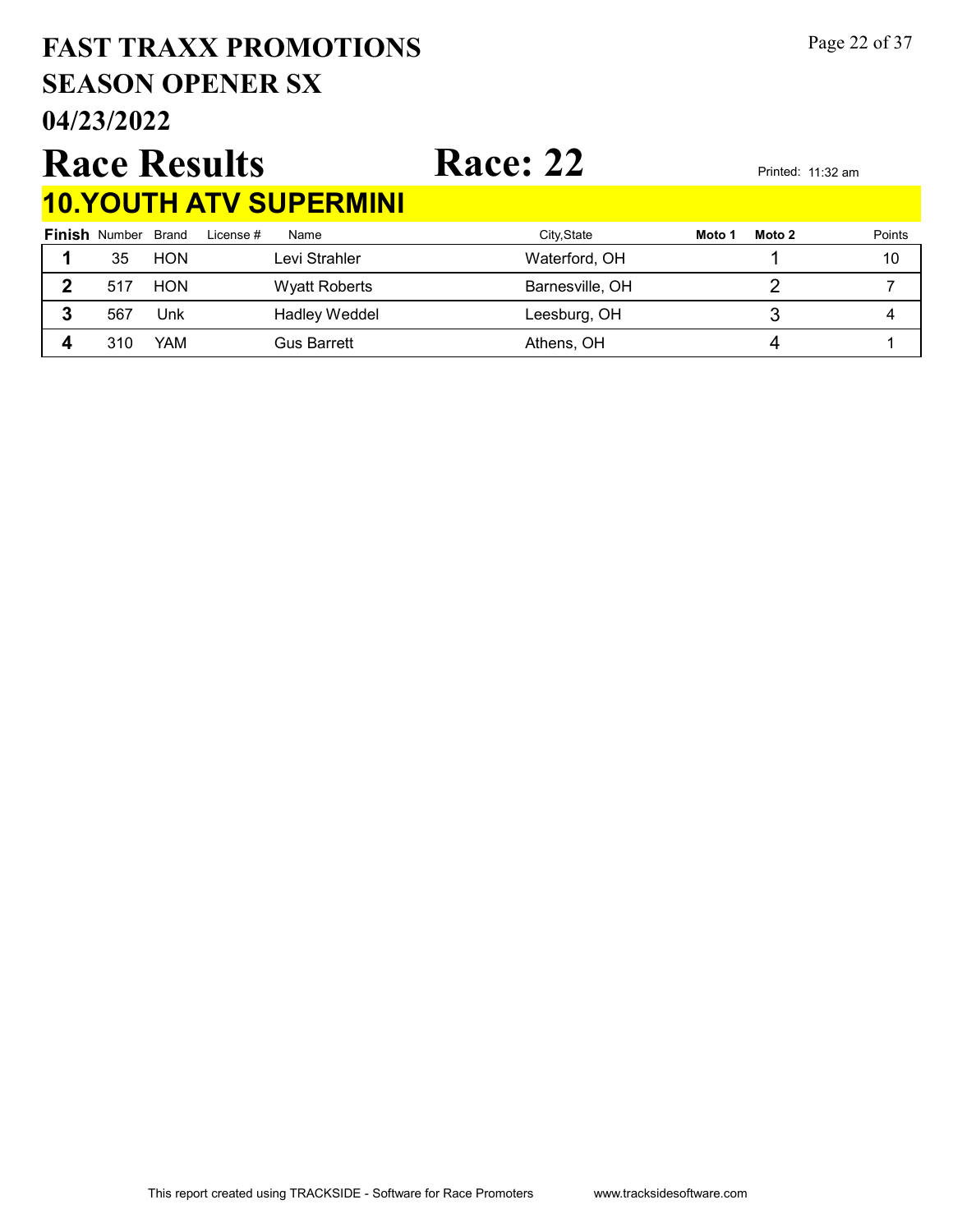# 04/23/2022 SEASON OPENER SX FAST TRAXX PROMOTIONS Page 23 of 37

|   |                            |            | <b>Race Results</b> |                             | <b>Race: 23</b> |        | Printed: 11:32 am |        |
|---|----------------------------|------------|---------------------|-----------------------------|-----------------|--------|-------------------|--------|
|   |                            |            |                     | <b>65.ATV 14-24 NON PRO</b> |                 |        |                   |        |
|   | <b>Finish Number Brand</b> |            | License #           | Name                        | City, State     | Moto 1 | Moto 2            | Points |
|   | 900                        | <b>YAM</b> |                     | Joey Norris                 | Baltimore, OH   |        |                   | 20     |
| 2 | 8                          | <b>HON</b> |                     | <b>Tyeson Mercer</b>        | Cumberland, OH  |        |                   | 16     |
| 3 | 587                        | <b>HON</b> |                     | Adam Saffell                | Somerset, OH    |        | 3                 | 13     |
|   | 15a                        | YAM        |                     | <b>Austin Ackley</b>        | Wellston, OH    |        |                   |        |

5 1 HON Case Lowry Caldwell, OH 5 5 10 **6** 15 HON Chase Pistole West Portsmouth, OH 6 9 **7** a13 YAM Alex Hubbard West Portsmouth, OH 7 8 8 919 YAM Josh Alley **Portsmouth, OH 7** 8 7

**DNF** 13 HON Kelise Hernandez Westerville, OH DNF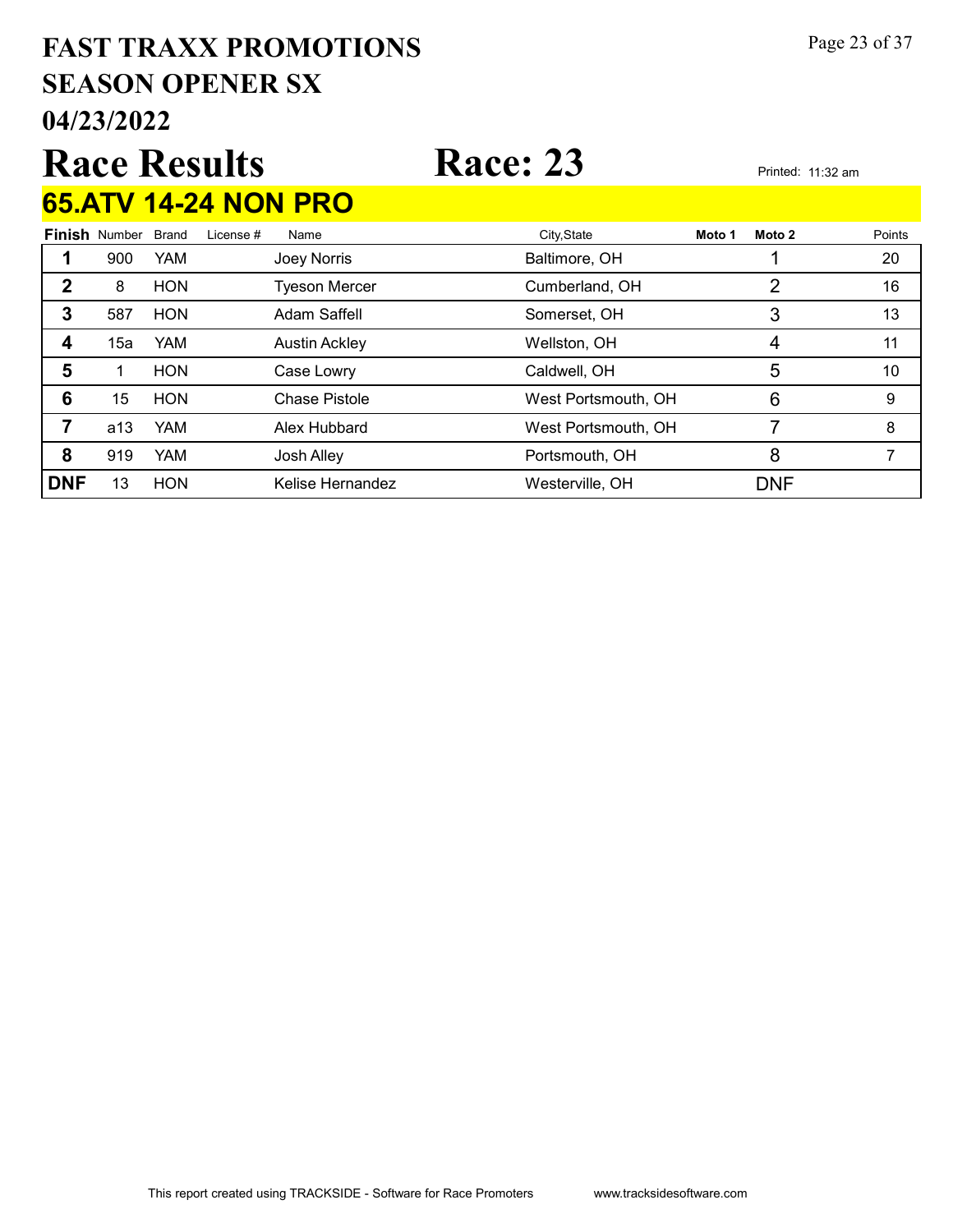# 04/23/2022 SEASON OPENER SX FAST TRAXX PROMOTIONS Page 24 of 37

|                |                      |              | <b>Race Results</b>           | <b>Race: 24</b> |        |                   | Printed: 11:32 am |
|----------------|----------------------|--------------|-------------------------------|-----------------|--------|-------------------|-------------------|
|                |                      |              | <b>15.PIT BIKE OPEN</b>       |                 |        |                   |                   |
|                | <b>Finish Number</b> | <b>Brand</b> | Name<br>License #             | City, State     | Moto 1 | Moto <sub>2</sub> | Points            |
| 1              | 023                  | Unk          | <b>Matthew Enright</b>        | Lancaster, OH   |        | 1                 | 20                |
| $\overline{2}$ |                      | <b>HON</b>   | Michael Orr                   | Marietta, OH    |        | 2                 | 16                |
| 3              | 70                   | <b>KAW</b>   | <b>Brandon Dodson</b>         | Baltimore, OH   |        | 3                 | 13                |
| 4              | 134                  | <b>SSR</b>   | <b>Camron Oberholzer</b>      | Athens, OH      |        | 4                 | 11                |
| <b>DNF</b>     | 32                   | Unk          | David Grubb                   | Lancaster, OH   |        | <b>DNF</b>        |                   |
|                |                      |              | <b>31.SUPERMINI 12-16 YRS</b> |                 |        |                   |                   |
|                | <b>Finish Number</b> | <b>Brand</b> | License #<br>Name             | City, State     | Moto 1 | Moto 2            | Points            |
| 1              | 80                   | <b>KTM</b>   | Caleb Johnson                 | Millfield, OH   |        |                   | 20                |
| $\mathbf{2}$   | 3                    | <b>YAM</b>   | <b>Grady Stewart</b>          | Chillicothe, OH |        | $\overline{2}$    | 16                |
| 3              | 114                  | <b>YAM</b>   | Sawyer Allen                  | Winchester, OH  |        | 3                 | 13                |
| 4              | 151                  | <b>YAM</b>   | <b>Tristen Finley</b>         | Chillicothe, OH |        | 4                 | 11                |
| 5              | 101                  | <b>KAW</b>   | <b>Ryland Brady</b>           | Louisa, KY      |        | 5                 | 10 <sup>1</sup>   |
|                |                      |              | <b>35. WOMENS 65-150CC</b>    |                 |        |                   |                   |
|                | <b>Finish Number</b> | <b>Brand</b> | Name<br>License #             | City, State     | Moto 1 | Moto 2            | Points            |
| 1              | 60                   | YAM          | <b>Tristan Grubb</b>          | Lancaster, OH   |        |                   | 10                |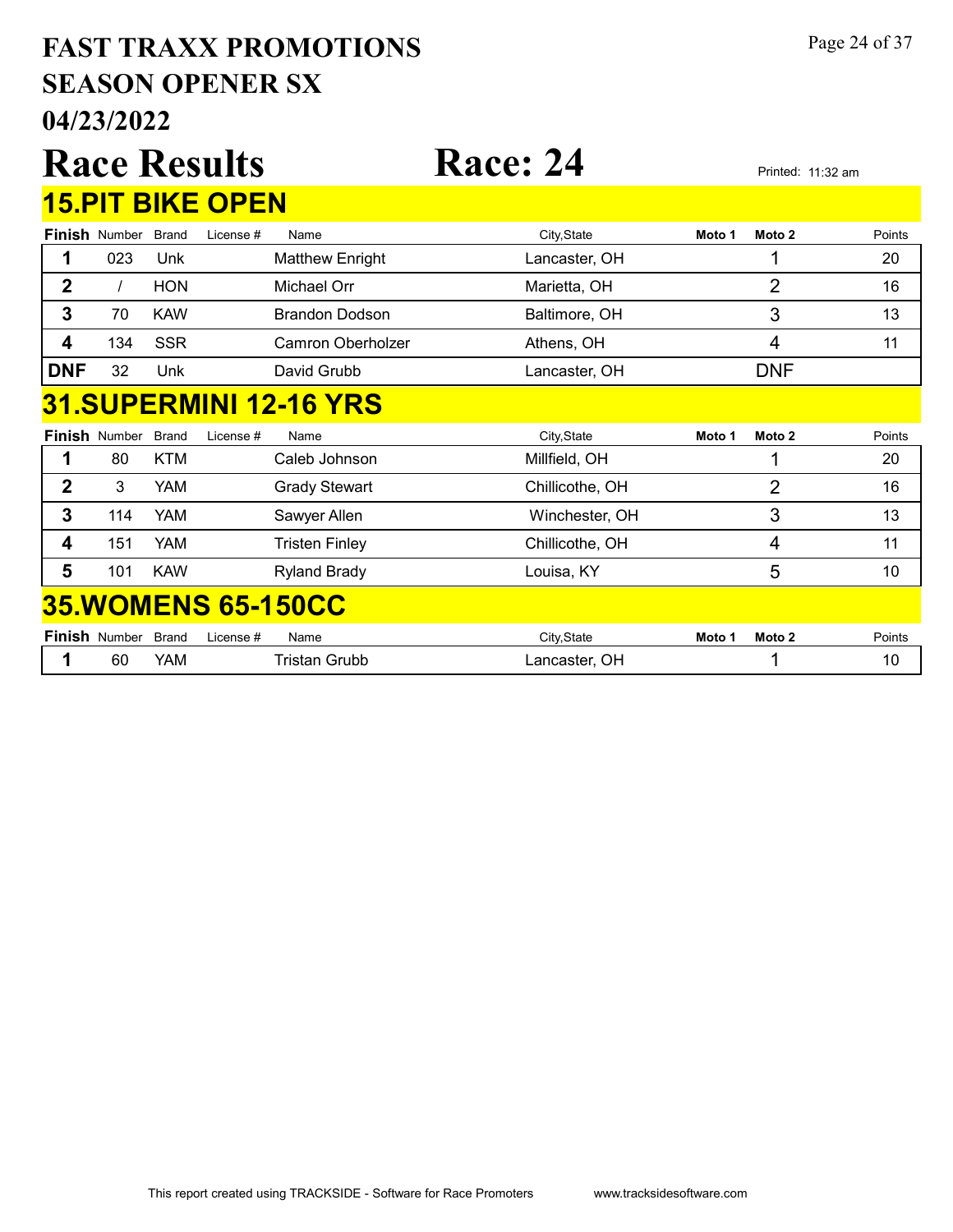# 04/23/2022 SEASON OPENER SX FAST TRAXX PROMOTIONS Page 25 of 37

|                         |                      |              | <b>Race Results</b>     |                            | <b>Race: 25</b>      |        |                | Printed: 11:32 am |
|-------------------------|----------------------|--------------|-------------------------|----------------------------|----------------------|--------|----------------|-------------------|
|                         | 41.125/200 B         |              |                         |                            |                      |        |                |                   |
|                         | <b>Finish Number</b> | <b>Brand</b> | License #               | Name                       | City, State          | Moto 1 | Moto 2         | Points            |
| 1                       | 221                  | <b>KTM</b>   |                         | <b>Haydon Ross</b>         | Oak Hill, OH         |        | 1              | 10                |
| $\overline{2}$          | 112                  | <b>KTM</b>   |                         | <b>Brennon Sharb</b>       | Logan, OH            |        | $\overline{2}$ | $\overline{7}$    |
|                         |                      |              |                         | <b>42.4 STROKE LGT B/C</b> |                      |        |                |                   |
|                         | Finish Number        | <b>Brand</b> | License #               | Name                       | City, State          | Moto 1 | Moto 2         | Points            |
| 1                       | 806                  | <b>YAM</b>   |                         | <b>Dustin Hendershot</b>   | St Marys, WV         |        | 1              | 10                |
| $\mathbf 2$             | 131                  | <b>YAM</b>   |                         | Kobi Bennington            | Logan, OH            |        | $\overline{2}$ | $\overline{7}$    |
| 3                       | 9                    | <b>HON</b>   |                         | Kyle Boggs                 | Greenup, KY          |        | 3              | 4                 |
| 4                       | 37                   | <b>HON</b>   |                         | <b>Wyatt Adams</b>         | Franklin Furnace, OH |        | 4              | 1                 |
|                         |                      |              | <b>43.OPEN 122CC-UP</b> |                            |                      |        |                |                   |
|                         | Finish Number        | <b>Brand</b> | License #               | Name                       | City, State          | Moto 1 | Moto 2         | Points            |
| 1                       | 270                  | <b>KAW</b>   |                         | <b>Toren Harmon</b>        | Ripley, WV           |        | 1              | 10                |
| $\mathbf 2$             | 43                   | <b>KTM</b>   |                         | Nick Jago                  | New Marshfield, OH   |        | $\overline{2}$ | $\overline{7}$    |
| $\overline{\mathbf{3}}$ | 711                  | <b>KAW</b>   |                         | Aaron Magdich              | Logan, OH            |        | 3              | 4                 |
| 4                       | 11                   | <b>HSK</b>   |                         | <b>Blake Jordan</b>        | Logan, OH            |        | 4              | 1                 |
|                         | 54.14-24 BIKE        |              |                         |                            |                      |        |                |                   |
|                         | <b>Finish Number</b> | <b>Brand</b> | License #               | Name                       | City, State          | Moto 1 | Moto 2         | Points            |
| 1                       | 244                  | <b>YAM</b>   |                         | <b>Conner Lawrence</b>     | Given, WV            |        | 1              | 20                |
| $\boldsymbol{2}$        | 4                    | <b>KTM</b>   |                         | <b>Ayden Curtis</b>        | Oak Hill, OH         |        | $\overline{2}$ | 16                |
| 3                       | 969                  | <b>YAM</b>   |                         | <b>Tyler Martin</b>        | Guysville, OH        |        | 3              | 13                |
| 4                       | 21                   | <b>HON</b>   |                         | <b>Colton Lewis</b>        | Franklin Furnace, OH |        | 4              | 11                |
| <b>DNF</b>              | 266                  | <b>YAM</b>   |                         | <b>Mason Combs</b>         | Rushville, OH        |        | <b>DNF</b>     |                   |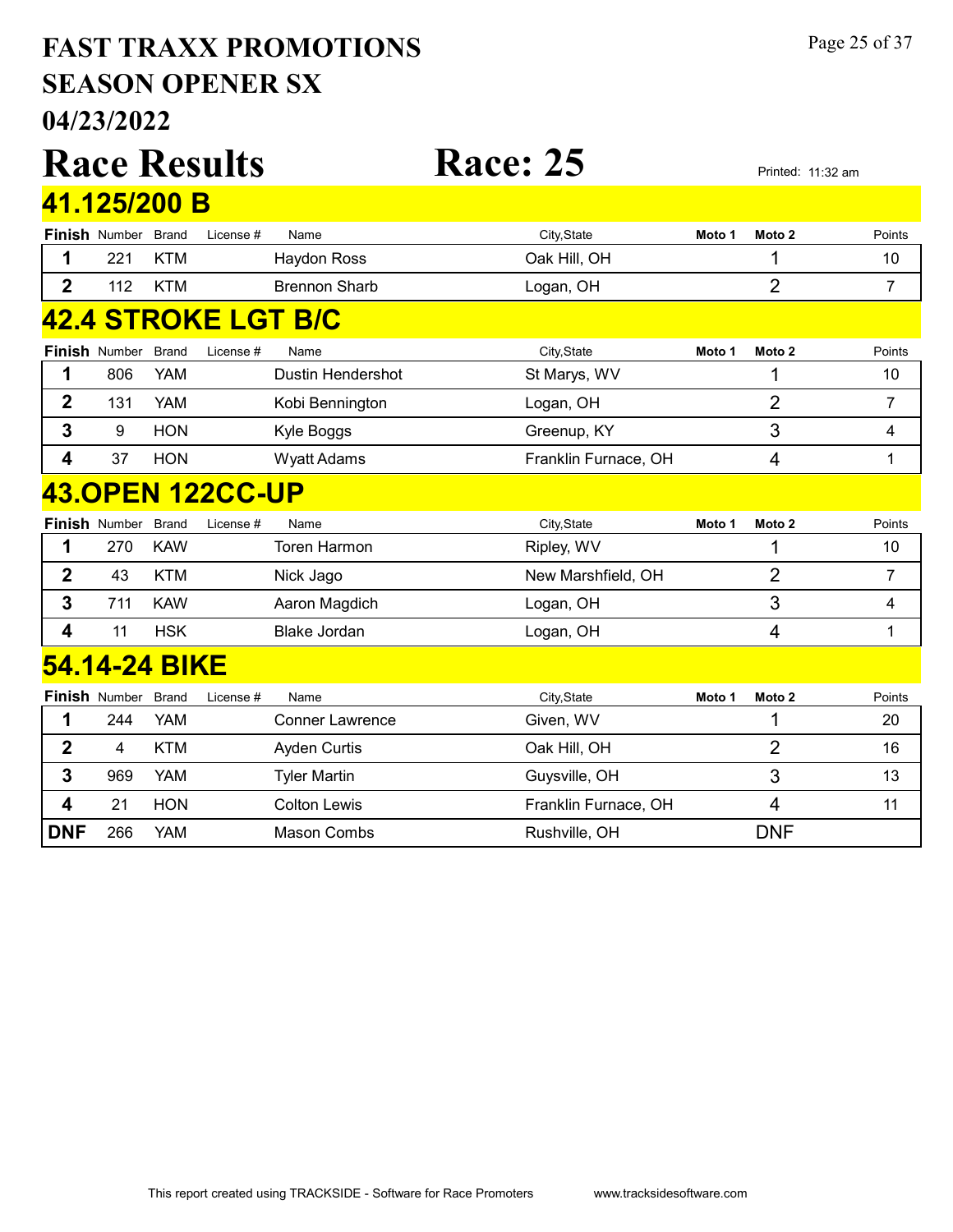# 04/23/2022 SEASON OPENER SX FAST TRAXX PROMOTIONS Page 26 of 37

# Race Results Race: 26 Printed: 11:32 am 23.65 FIRST YEAR RACER

|              | <b>Finish Number</b> | <b>Brand</b> | License # | Name                  | City, State      | Moto 1 | Moto 2         | Points |
|--------------|----------------------|--------------|-----------|-----------------------|------------------|--------|----------------|--------|
|              | $\mathsf{x}$         | YAM          |           | Jayce Bateman         | Millfield, OH    |        |                | 20     |
| $\mathbf 2$  | 511                  | <b>KAW</b>   |           | <b>Austin Sayre</b>   | The Plains, OH   |        | 2              | 16     |
| 3            | 10                   | <b>KTM</b>   |           | Kamaron Grove         | New Plymouth, OH |        | 3              | 13     |
| 4            | $\overline{2}$       | <b>KTM</b>   |           | Jacob Moore           | Reader, WV       |        | 4              | 11     |
| 5            | 521                  | YAM          |           | Owen Whitmore         | Waverly, OH      |        | 5              | 10     |
| 6            | 814                  | <b>YAM</b>   |           | Joshua Davis          | Washington, WV   |        | 6              | 9      |
| 7            | 038                  | <b>KTM</b>   |           | Aaliyah James         | Athens, OH       |        | 7              | 8      |
|              | <b>26.65 OPEN</b>    |              |           |                       |                  |        |                |        |
|              | <b>Finish Number</b> | <b>Brand</b> | License # | Name                  | City, State      | Moto 1 | Moto 2         | Points |
|              | 846                  | <b>HSK</b>   |           | <b>Trason Landrum</b> | Nelsonville, OH  |        |                | 10     |
| $\mathbf{2}$ | 434                  | <b>HSK</b>   |           | Mason Pace            | Winchester, OH   |        | $\overline{2}$ | 7      |
| 3            | 352                  | <b>KAW</b>   |           | Alex Heath            | Grove City, OH   |        | 3              | 4      |
| <b>DNF</b>   | 11                   | <b>KAW</b>   |           | Jakob Swisher         | Thurman, OH      |        | <b>DNF</b>     |        |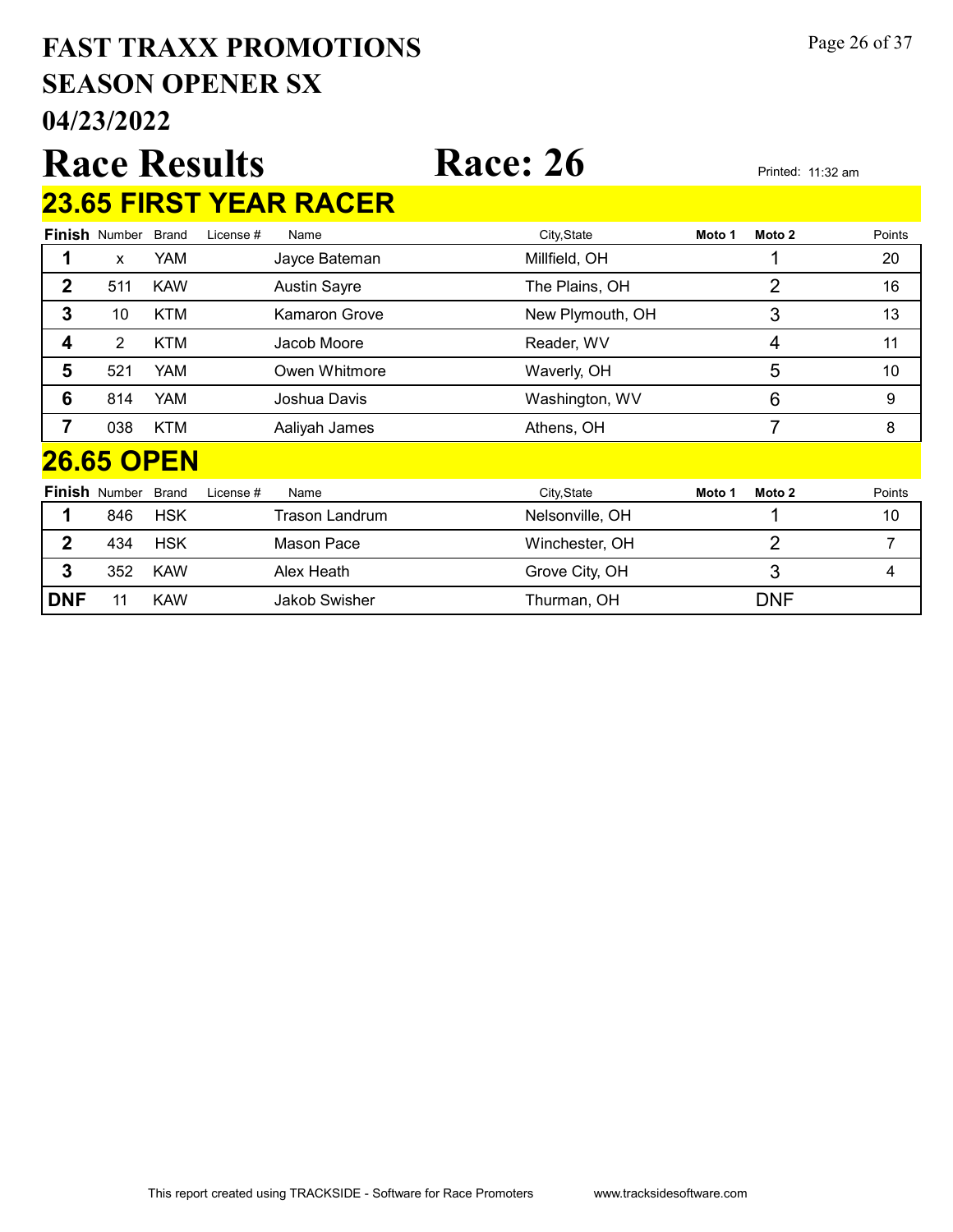# 04/23/2022 SEASON OPENER SX FAST TRAXX PROMOTIONS Page 27 of 37

|                |                     |              | <b>Race Results</b> |                                  | <b>Race: 27</b>   |        |                | Printed: 11:32 am |
|----------------|---------------------|--------------|---------------------|----------------------------------|-------------------|--------|----------------|-------------------|
|                |                     |              |                     | <b>13.PIT BIKE 113 YRS UNDER</b> |                   |        |                |                   |
|                | Finish Number Brand |              | License #           | Name                             | City, State       | Moto 1 | Moto 2         | Points            |
| 1              | 525                 | <b>YAM</b>   |                     | <b>Grant Nihiser</b>             | Logan, OH         |        | 1              | 10                |
| $\mathbf{2}$   | 752                 | <b>KTM</b>   |                     | Caulen French                    | Cottageville, WV  |        | $\overline{2}$ | 7                 |
| 3              | 003                 | <b>KAW</b>   |                     | Keagan Cowdery                   | Mineral Wells, WV |        | 3              | 4                 |
| 4              | 42                  | <b>KAW</b>   |                     | Hayden Haning                    | Athens, OH        |        | $\overline{4}$ | 1                 |
|                |                     |              |                     | <b>PIT BIKE 2 14 YRS OLDER</b>   |                   |        |                |                   |
|                | Finish Number       | <b>Brand</b> | License #           | Name                             | City, State       | Moto 1 | Moto 2         | Points            |
| 1              | 511                 | <b>HON</b>   |                     | Levi Joy                         | Rockport, WV      |        |                | 20                |
| $\overline{2}$ | 228                 | <b>HON</b>   |                     | Cashe Myers                      | Oak Hill, OH      |        | $\overline{2}$ | 16                |
| 3              | 246                 | Unk          |                     | <b>Branden Owens</b>             |                   |        | 3              | 13                |
| 4              | 687                 | <b>PIR</b>   |                     | Faith Stump                      | Rockbridge, OH    |        | 4              | 11                |
| 5              | 311                 | <b>PIR</b>   |                     | Mike Nakonechy                   | Parkersburg, WV   |        | 5              | 10                |
| 6              | 14                  | <b>SSR</b>   |                     | Elizabeth Stump                  | Rockbridge, OH    |        | 6              | 9                 |
| $\overline{7}$ | 20                  | <b>YAM</b>   |                     | <b>Matthew Passavant</b>         | Obetz, OH         |        | 7              | 8                 |
| 8              | 7                   | <b>TAO</b>   |                     | <b>Bryon Estep</b>               | Gallipolis, OH    |        | 8              | $\overline{7}$    |
| 9              | 602                 | <b>PIR</b>   |                     | <b>Emily Stump</b>               | Rockbridge, OH    |        | 9              | 6                 |
| 10             | 420                 | <b>SSR</b>   |                     | Ethan Menckowski                 | Logan, OH         |        | 10             | 5                 |
| 11             | 17                  | <b>TAO</b>   |                     | Joseph Stump                     | Rockbridge, OH    |        | 11             | $\overline{4}$    |
| <b>DNF</b>     | 55                  | <b>KTM</b>   |                     | <b>Flint Garrison</b>            | Peebles, OH       |        | <b>DNF</b>     |                   |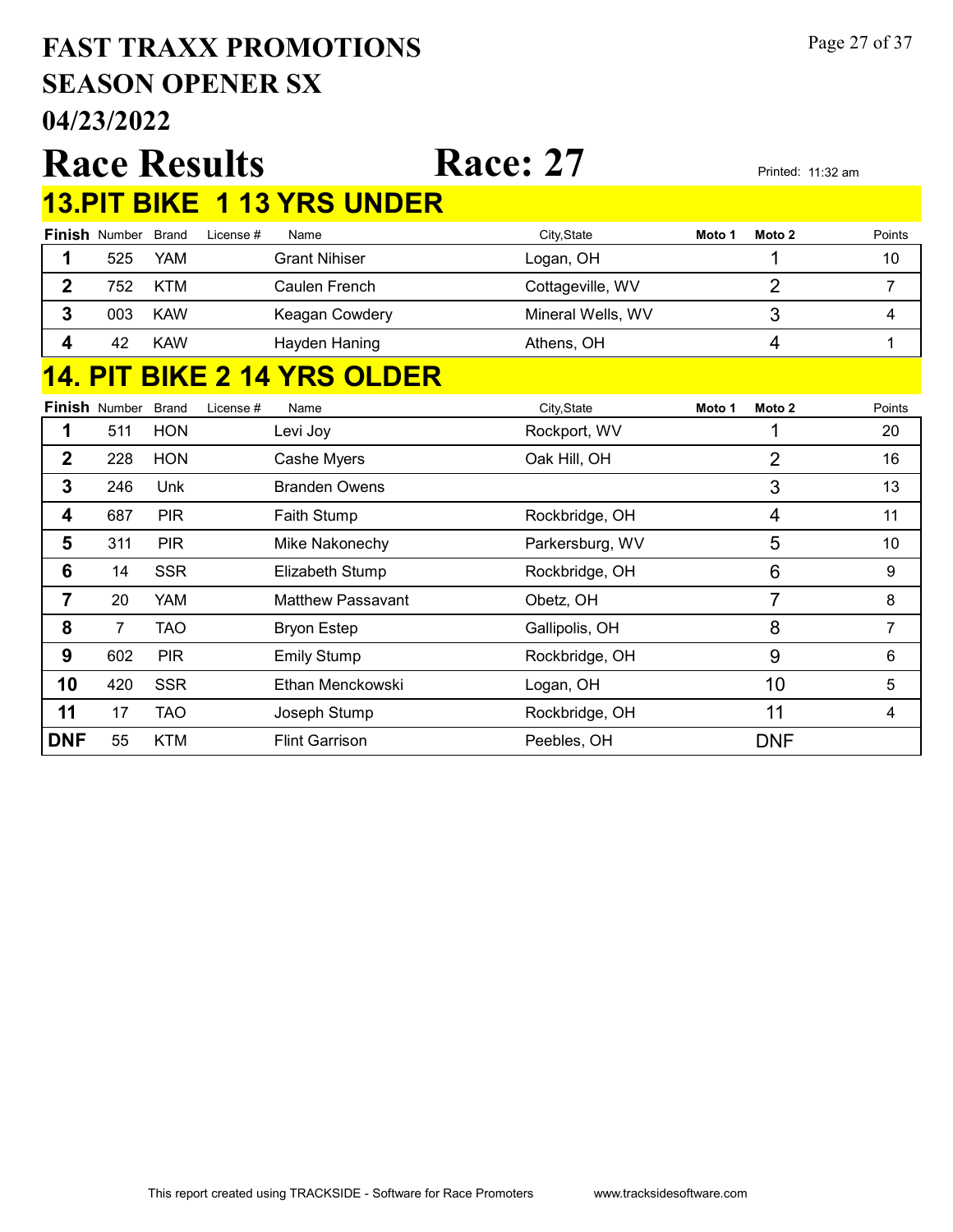# SEASON OPENER SX FAST TRAXX PROMOTIONS Page 28 of 37

04/23/2022

# Race Results Race: 28 Printed: 11:32 am 64.ATV FIRST YEAR RACER

| ------     |                      |                      |                      |                     |        |            |        |
|------------|----------------------|----------------------|----------------------|---------------------|--------|------------|--------|
|            | <b>Finish Number</b> | <b>Brand</b>         | License #<br>Name    | City, State         | Moto 1 | Moto 2     | Points |
|            | 24/                  | YAM                  | <b>Hunter Conley</b> | Mineral Wells, OH   |        |            | 20     |
| 2          | 116                  | <b>HON</b>           | Kenneth Henthorne    | Logan, OH           |        | 2          | 16     |
| 3          | a13                  | <b>YAM</b>           | Alex Hubbard         | West Portsmouth, OH |        | 3          | 13     |
| 4          | 127                  | <b>HON</b>           | Michael Place        | St Marys, WV        |        | 4          | 11     |
| <b>DNF</b> | 918                  | <b>YAM</b>           | Lelind Howard        | West Portsmouth, OH |        | <b>DNF</b> |        |
|            |                      | <b>69.ATV WOMENS</b> |                      |                     |        |            |        |
|            | <b>Finish Number</b> | <b>Brand</b>         | License #<br>Name    | City, State         | Moto 1 | Moto 2     | Points |
|            | 13                   | <b>HON</b>           | Kelise Hernandez     | Westerville, OH     |        |            | 10     |

2 121 YAM Kyra Cassin Buckeye Lake, OH 2 7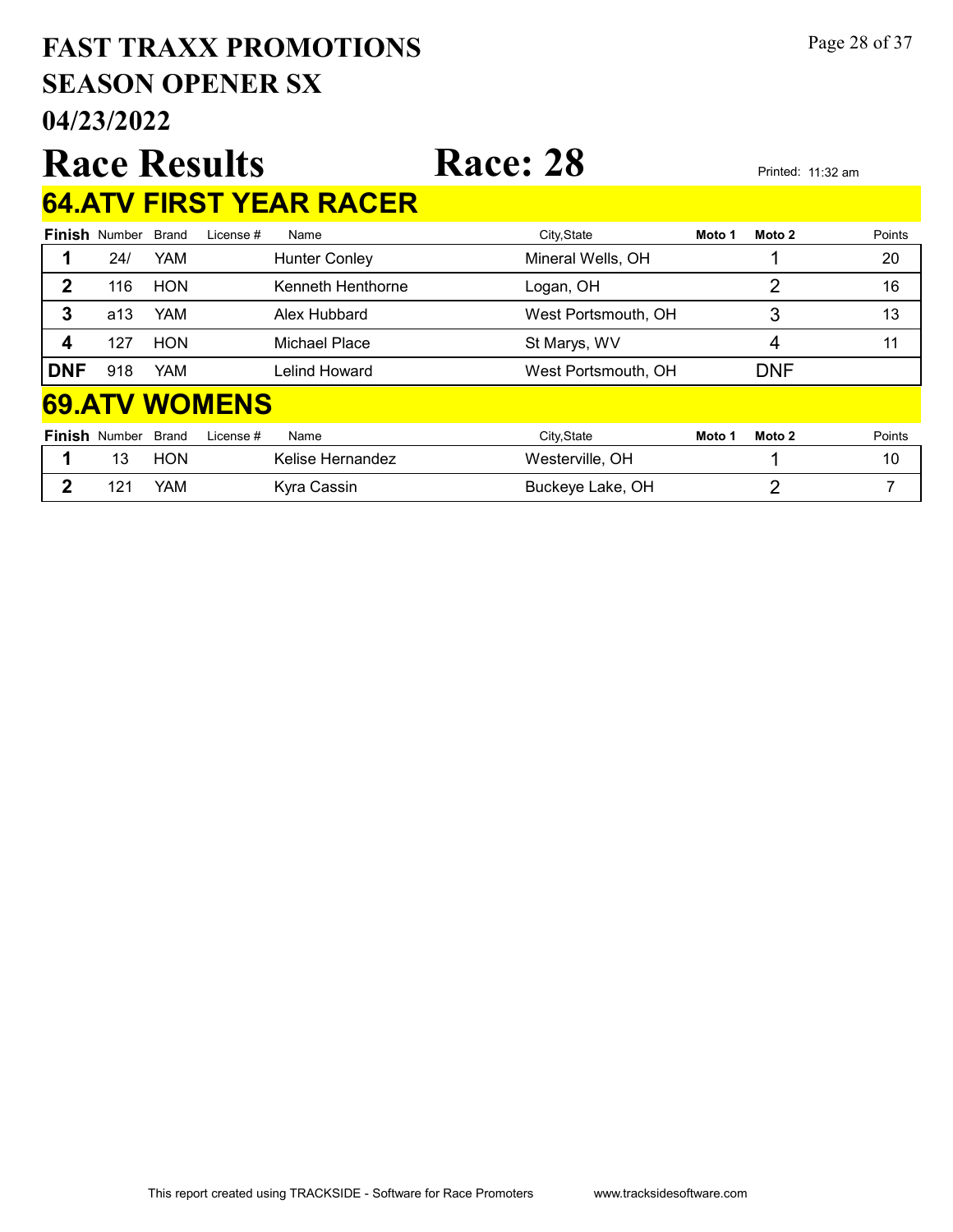# 04/23/2022 SEASON OPENER SX FAST TRAXX PROMOTIONS Page 29 of 37

|                | 04/23/2022           |              |                         |                          |                      |        |                   |                   |
|----------------|----------------------|--------------|-------------------------|--------------------------|----------------------|--------|-------------------|-------------------|
|                |                      |              | <b>Race Results</b>     |                          | <b>Race: 29</b>      |        |                   | Printed: 11:32 am |
|                |                      |              | <b>50.250B OR 4 STK</b> |                          |                      |        |                   |                   |
|                | Finish Number        | <b>Brand</b> | License #               | Name                     | City, State          | Moto 1 | Moto 2            | Points            |
| 1              | 3r                   | <b>KAW</b>   |                         | <b>Brady Johnson</b>     | Kitts Hill, OH       |        |                   | 10                |
| $\overline{2}$ | 828                  | <b>YAM</b>   |                         | Logan O'brien            | Spencer, WV          |        | $\overline{2}$    | 7                 |
| 3              | 37                   | <b>HON</b>   |                         | <b>Wyatt Adams</b>       | Franklin Furnace, OH |        | 3                 | 4                 |
| 4              | 70                   | <b>HON</b>   |                         | <b>Catilin Gamble</b>    | Oak Hill, OH         |        | 4                 | 1                 |
|                |                      |              | 51.4 STK HEAVY B        |                          |                      |        |                   |                   |
|                | <b>Finish Number</b> | <b>Brand</b> |                         |                          |                      |        |                   |                   |
|                |                      |              | License #               | Name                     | City, State          | Moto 1 | Moto <sub>2</sub> | Points            |
| 1              | 131                  | YAM          |                         | Kobi Bennington          | Logan, OH            |        | 1                 | 10                |
| $\overline{2}$ | 12                   | <b>KAW</b>   |                         | <b>Christian Popp</b>    | Mcarthur, OH         |        | $\overline{2}$    | $\overline{7}$    |
| $56.30+$       |                      |              |                         |                          |                      |        |                   |                   |
|                | Finish Number        | <b>Brand</b> | License #               | Name                     | City, State          | Moto 1 | Moto 2            | Points            |
| 1              | 216                  | <b>KTM</b>   |                         | Scott Cunningham         | New Marshfield, OH   |        | 1                 | 20                |
| $\overline{2}$ | 806                  | <b>YAM</b>   |                         | <b>Dustin Hendershot</b> | St Marys, WV         |        | $\overline{2}$    | 16                |
| 3              | 18                   | <b>KAW</b>   |                         | <b>Matthew Sutton</b>    | Millfield, OH        |        | 3                 | 13                |
| 4              | 31                   | <b>KAW</b>   |                         | <b>Rusty Haning</b>      | Athens, OH           |        | $\overline{4}$    | 11                |

| 6             | 74                         | <b>KAW</b> |           | <b>Richard Spangler 111</b> | Mechanicsburg, OH |        | 6      | 9      |
|---------------|----------------------------|------------|-----------|-----------------------------|-------------------|--------|--------|--------|
|               | 125                        | <b>KAW</b> |           | Allen Kirby                 | Crown City, OH    |        |        | 8      |
| 8             | 31/                        | <b>KAW</b> |           | <b>Curt Morris</b>          | Lancaster, OH     |        | 8      |        |
| <u>58.50+</u> |                            |            |           |                             |                   |        |        |        |
|               | <b>Finish Number Brand</b> |            | License # | Name                        | City, State       | Moto 1 | Moto 2 | Points |
|               | 746                        | YAM        |           | Donald Passavant            | Obetz, OH         |        |        | 10     |
| 2             | 11                         | <b>KTM</b> |           | Gary Delph                  | Rutland, OH       |        | າ      |        |
|               | 752                        | <b>KTM</b> |           | <b>Robert Dempsey</b>       | Kingston, OH      |        | 3      |        |
|               |                            |            |           |                             |                   |        |        |        |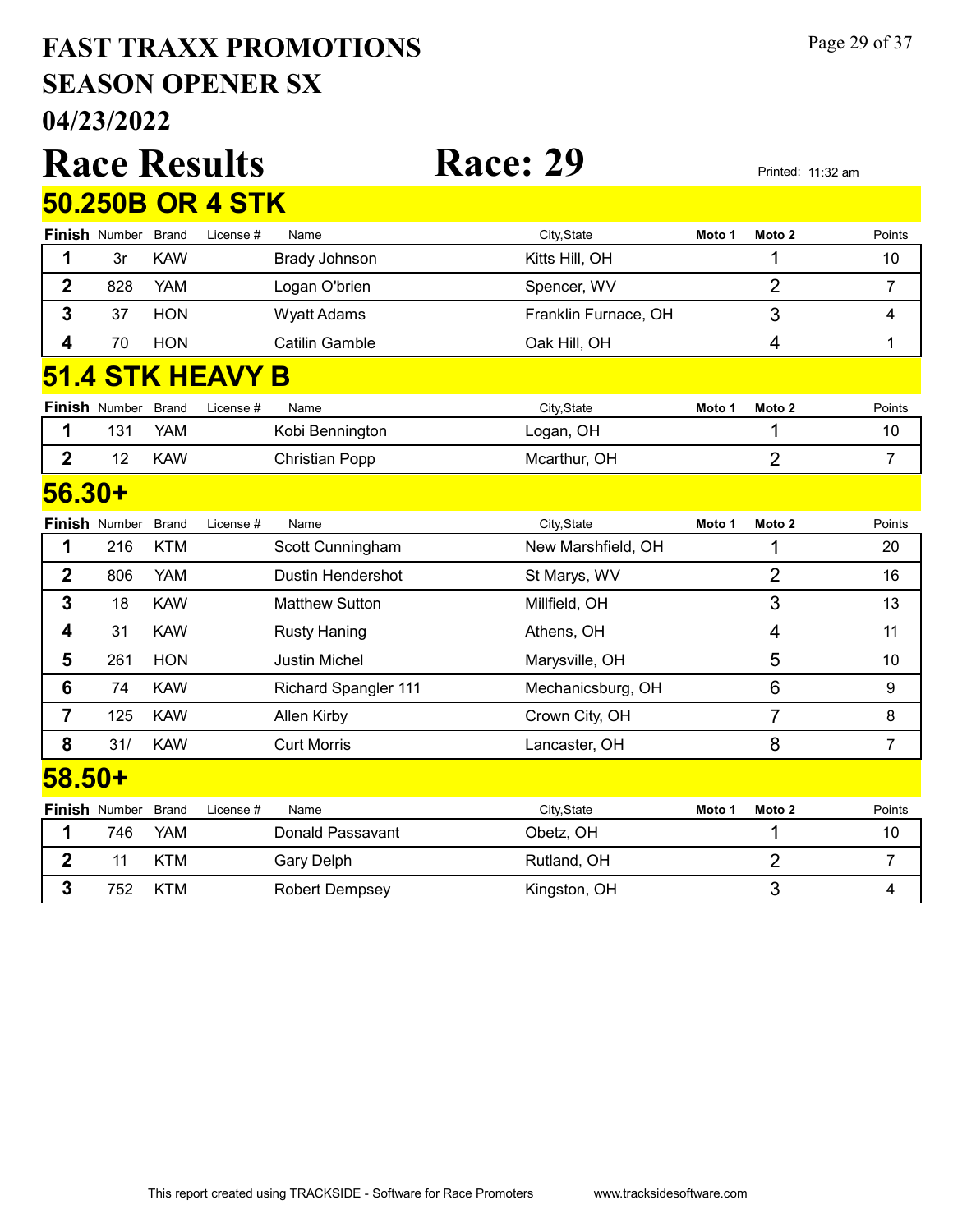# 04/23/2022 SEASON OPENER SX FAST TRAXX PROMOTIONS Page 30 of 37

|                |                      |              | <b>Race Results</b>             | <b>Race: 30</b>             |        |                   | Printed: 11:32 am |
|----------------|----------------------|--------------|---------------------------------|-----------------------------|--------|-------------------|-------------------|
|                |                      |              | <b>4.ATV YOUTH NOVICE 2 STK</b> |                             |        |                   |                   |
|                | <b>Finish Number</b> | <b>Brand</b> | License #<br>Name               | City, State                 | Moto 1 | Moto <sub>2</sub> | Points            |
| 1              | 72                   | <b>APE</b>   | Drew Wolford                    | Newark, OH                  |        |                   | 10                |
| $\mathbf{2}$   | 88                   | <b>APE</b>   | Dominik Price                   | Rutland, OH                 |        | $\overline{2}$    | 7                 |
| $\mathbf{3}$   | 99x                  | <b>DRR</b>   | <b>Keaton Fields</b>            | Point Pleasant, WV          |        | 3                 | 4                 |
| 4              | 3                    | <b>DRR</b>   | Declan Poetker                  | Jackson, OH                 |        | 4                 | 1                 |
|                |                      |              | <b>5.ATV YOUTH NOVICE 4 STK</b> |                             |        |                   |                   |
|                | <b>Finish Number</b> | <b>Brand</b> | License #<br>Name               | City, State                 | Moto 1 | Moto <sub>2</sub> | Points            |
| 1              | 18                   | YAM          | Nick Marshall                   | Racine, OH                  |        | 1                 | 20                |
| $\overline{2}$ | 22                   | YAM          | Tayla Hamm                      | Somerset, OH                |        | $\overline{2}$    | 16                |
| 3              | 5                    | YAM          | Chase Barr                      | West Union, OH              |        | 3                 | 13                |
| 4              | 323                  | <b>HON</b>   | <b>Stratton Weddle</b>          | Caldwell, OH                |        | 4                 | 11                |
| 5              | 38                   | <b>HON</b>   | <b>Blake Warren</b>             | Glouster, OH                |        | 5                 | 10                |
| 6              | 622                  | <b>HON</b>   | <b>Will Vernon</b>              | <b>Washington Courthous</b> |        | 6                 | 9                 |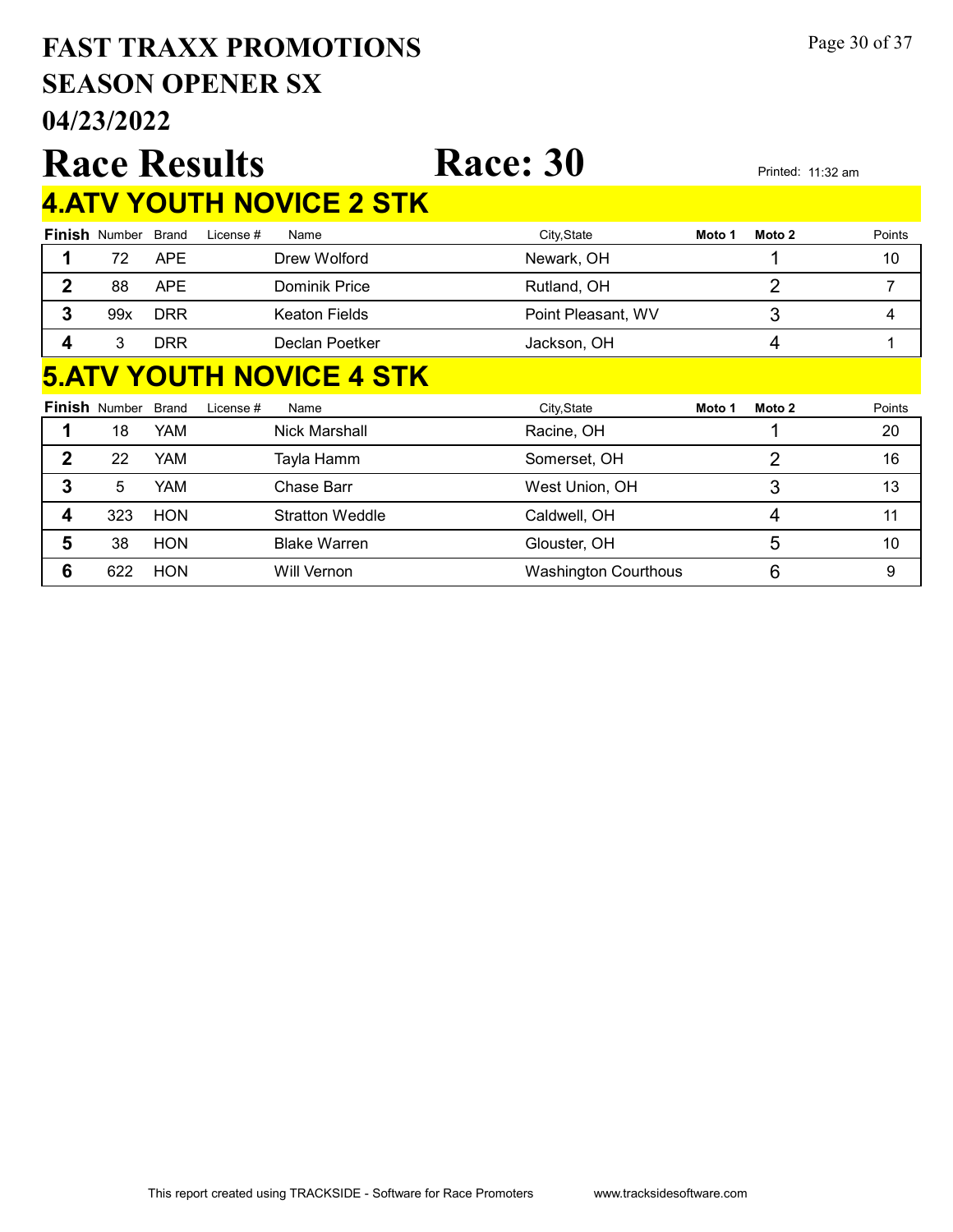# 04/23/2022 SEASON OPENER SX FAST TRAXX PROMOTIONS Page 31 of 37

# Race Results Race: 31 Printed: 11:32 am 46.OPEN C

|             | <b>Finish Number</b> | <b>Brand</b> | License # | Name                    | City, State        | Moto 1 | Moto 2 | Points |
|-------------|----------------------|--------------|-----------|-------------------------|--------------------|--------|--------|--------|
|             | 270                  | <b>KAW</b>   |           | Toren Harmon            | Ripley, WV         |        |        | 20     |
| $\mathbf 2$ | 125                  | <b>KAW</b>   |           | Allen Kirby             | Crown City, OH     |        | 2      | 16     |
| 3           | 962                  | <b>HON</b>   |           | <b>Chris Conley</b>     | Thornville, OH     |        | 3      | 13     |
| 4           | 184                  | YAM          |           | <b>Tommy Dorsey</b>     | St Albans, WV      |        | 4      | 11     |
| 5           | 50                   | <b>KTM</b>   |           | <b>Ethan Beard</b>      | Pleasantville, WV  |        | 5      | 10     |
| 6           | 969                  | <b>YAM</b>   |           | Colton Pae              | Guysville, OH      |        | 6      | 9      |
| 7           | 452                  | <b>KAW</b>   |           | Camden Morris           | Lancaster, OH      |        | 7      | 8      |
| 8           | 289                  | <b>KTM</b>   |           | <b>Carson Mcclintic</b> | South Webster, OH  |        | 8      | 7      |
| 9           | 942                  | <b>HON</b>   |           | Julian Summers          | Walton, WV         |        | 9      | 6      |
| 10          | 617                  | YAM          |           | Logan Pyle              | Thornville, OH     |        | 10     | 5      |
| 11          | 22                   | <b>KAW</b>   |           | Chase Miller            | Point Pleasant, WV |        | 11     | 4      |
| 12          | 496                  | <b>KAW</b>   |           | <b>Tate Sawyers</b>     | Huntington, WV     |        | 12     | 3      |
| 13          | 69                   | <b>HON</b>   |           | Jolen Lute              | Lucasville, OH     |        | 13     | 2      |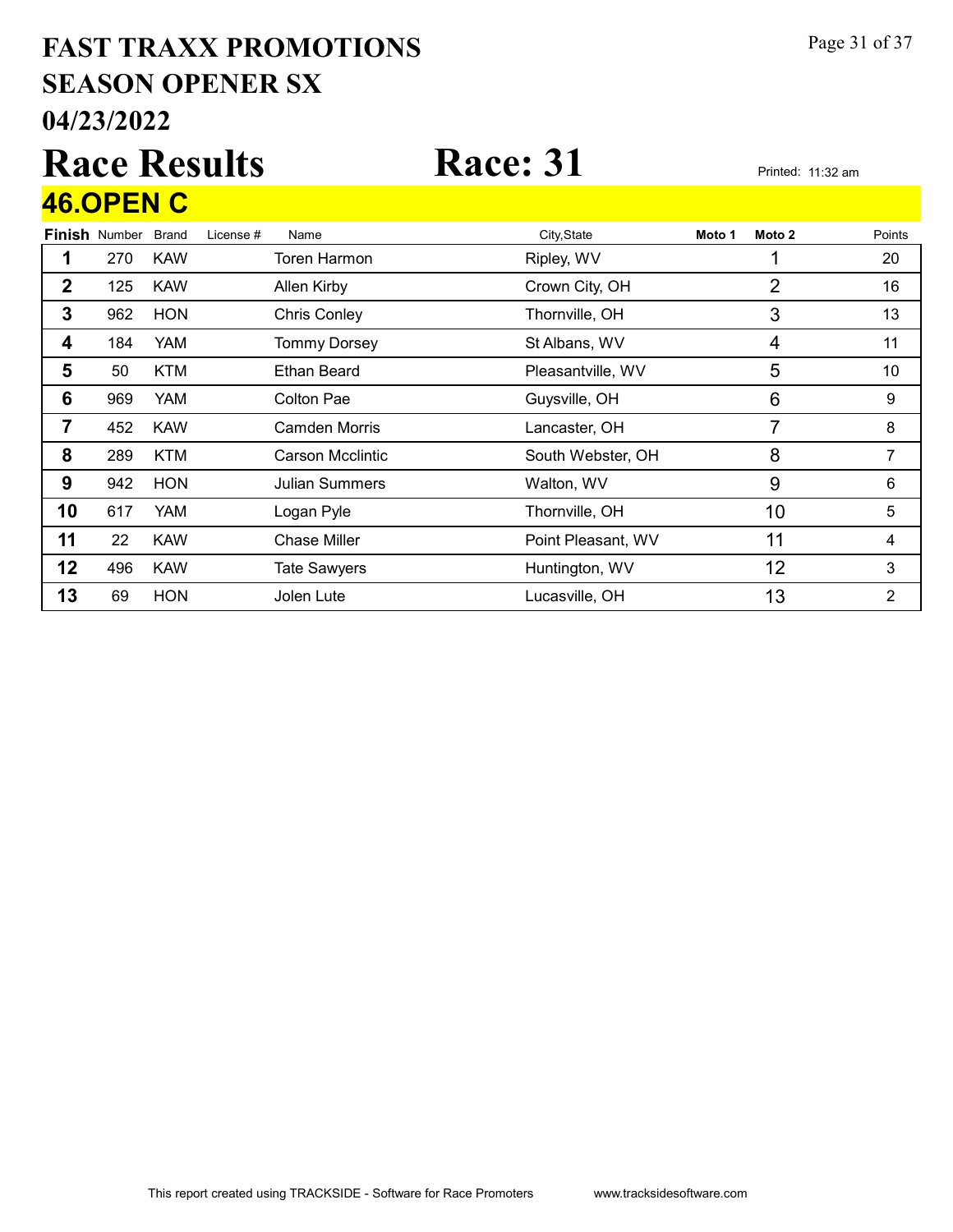# 04/23/2022 SEASON OPENER SX FAST TRAXX PROMOTIONS Page 32 of 37

|                |                      |              | <b>Race Results</b> |                               | <b>Race: 32</b>             |        |            | Printed: 11:32 am |
|----------------|----------------------|--------------|---------------------|-------------------------------|-----------------------------|--------|------------|-------------------|
|                | 67.ATV 40+           |              |                     |                               |                             |        |            |                   |
|                | <b>Finish Number</b> | <b>Brand</b> | License #           | Name                          | City, State                 | Moto 1 | Moto 2     | Points            |
| 1              | 14                   | <b>HON</b>   |                     | <b>Justin Brown</b>           | Wilmington, OH              |        | 1          | 10                |
| $\mathbf 2$    | 77                   | YAM          |                     | Ronnie Lutz                   | Lancaster, OH               |        | 2          | 7                 |
| <b>DNF</b>     | 20                   | <b>HON</b>   |                     | <b>Matt Martin</b>            | Gallipolis, OH              |        | <b>DNF</b> |                   |
|                | 68.ATV 50+           |              |                     |                               |                             |        |            |                   |
|                | <b>Finish Number</b> | <b>Brand</b> | License #           | Name                          | City, State                 | Moto 1 | Moto 2     | Points            |
| 1              | 714                  | <b>HON</b>   |                     | Jon Vernon                    | Grove City, OH              |        | 1          | 10                |
| $\overline{2}$ | 622                  | <b>HON</b>   |                     | <b>Bill Vernon</b>            | <b>Washington Courthous</b> |        | 2          | 7                 |
| 3              | 46                   | YAM          |                     | David Barnes                  | Chandelrsville, OH          |        | 3          | 4                 |
|                |                      |              |                     | <b>71.ATV OPEN - BIG QUAD</b> |                             |        |            |                   |
|                | <b>Finish Number</b> | <b>Brand</b> | License #           | Name                          | City, State                 | Moto 1 | Moto 2     | Points            |
|                | 8                    | <b>HON</b>   |                     | <b>Tyeson Mercer</b>          | Cumberland, OH              |        | 1          | 10                |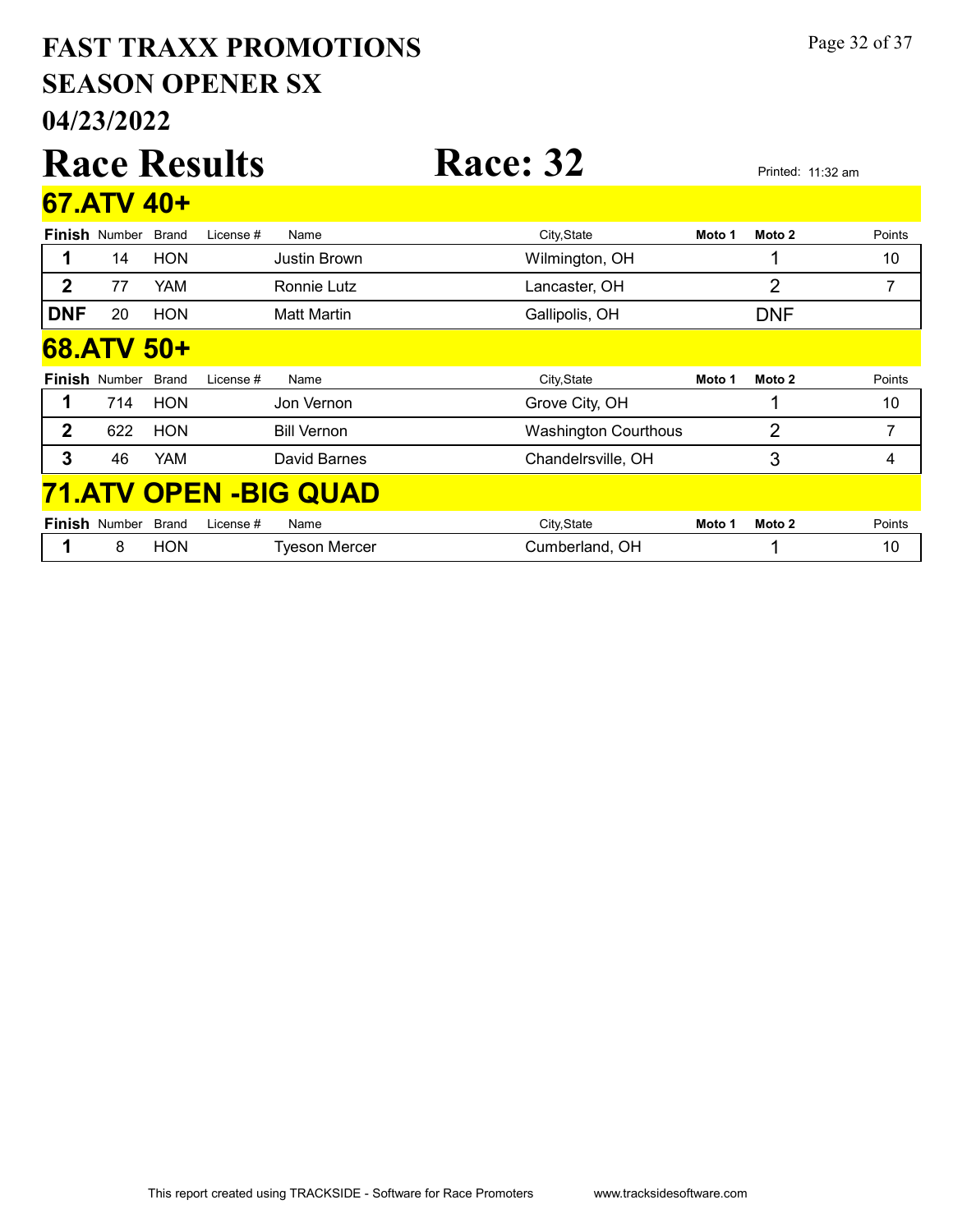# 04/23/2022 SEASON OPENER SX FAST TRAXX PROMOTIONS Page 33 of 37

# Race Results Race: 33 Printed: 11:32 am 55.25+

| <u>JJ.ZJ '</u> |                            |            |           |                             |                   |        |            |        |
|----------------|----------------------------|------------|-----------|-----------------------------|-------------------|--------|------------|--------|
|                | <b>Finish Number Brand</b> |            | License # | Name                        | City, State       | Moto 1 | Moto 2     | Points |
|                | 261                        | <b>HON</b> |           | <b>Justin Michel</b>        | Marysville, OH    |        |            | 20     |
| 2              | 293                        | <b>HON</b> |           | Jamie Triplett              | New Lexington, OH |        | 2          | 16     |
| 3              | 74                         | <b>KAW</b> |           | <b>Richard Spangler 111</b> | Mechanicsburg, OH |        | 3          | 13     |
| 4              | 811                        | <b>HON</b> |           | <b>Austin Obrien</b>        | Spencer, WV       |        | 4          | 11     |
| <b>DNF</b>     | 06                         | <b>KAW</b> |           | <b>Bryan Darst</b>          | Athens, OH        |        | <b>DNF</b> |        |
| 59.60+         |                            |            |           |                             |                   |        |            |        |
|                | Finish Number Brand        |            | License # | Name                        | City, State       | Moto 1 | Moto 2     | Points |
|                | 11                         | <b>KTM</b> |           | Gary Delph                  | Rutland, OH       |        |            | 10     |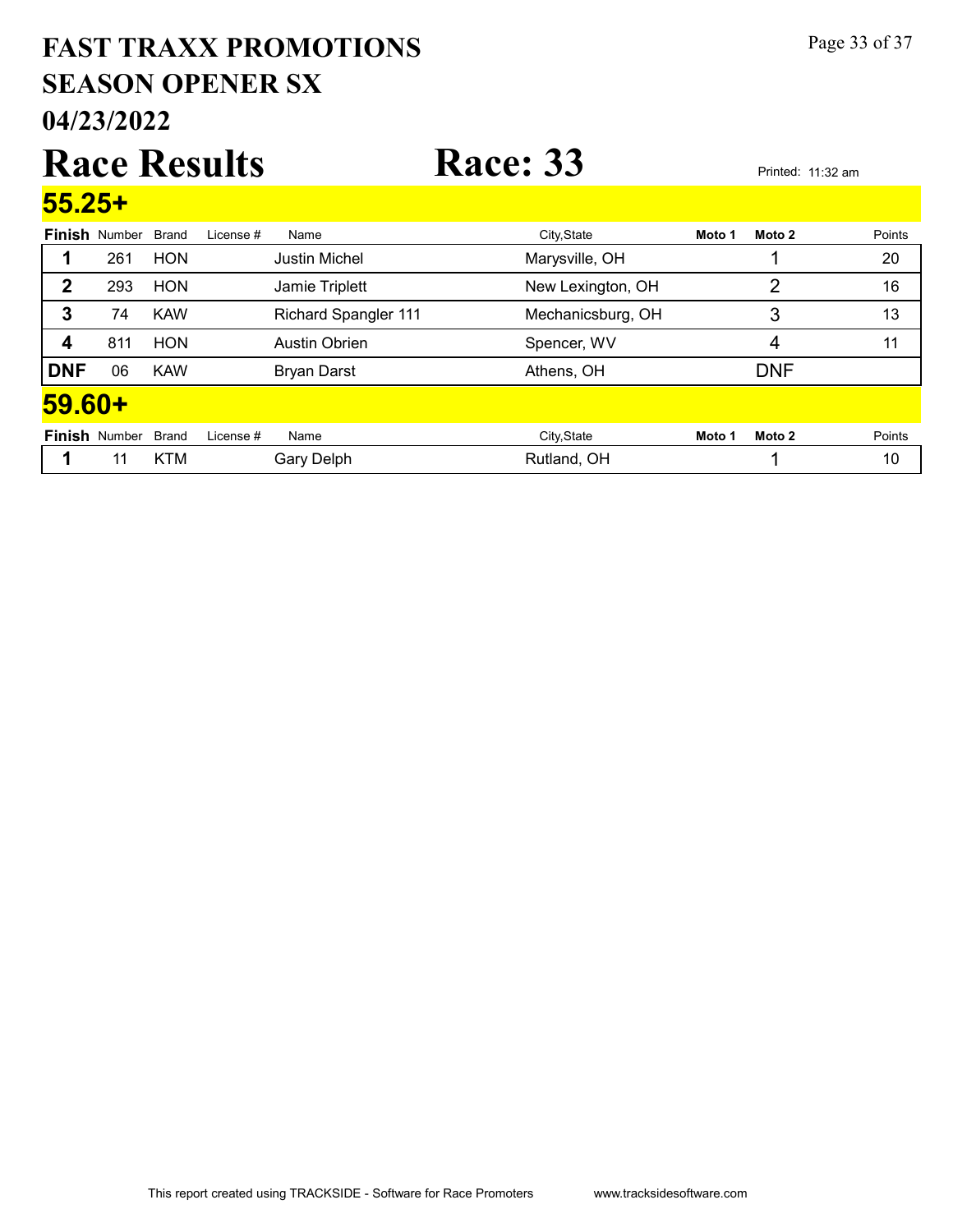# 04/23/2022 SEASON OPENER SX FAST TRAXX PROMOTIONS Page 34 of 37

# Race Results Race: 34 Printed: 11:32 am

# 6.YOUTH ATV OPEN

| <b>Finish Number Brand</b> |            | License #<br>Name | City, State     | Moto 1 | Moto 2 | Points |
|----------------------------|------------|-------------------|-----------------|--------|--------|--------|
| 517                        | HON        | Wyatt Roberts     | Barnesville, OH |        |        | 10     |
| 567                        | COB        | Hadley Weddel     | Leesburg, OH    |        |        |        |
|                            | <b>APF</b> | Drew Wolford      | Newark, OH      |        |        |        |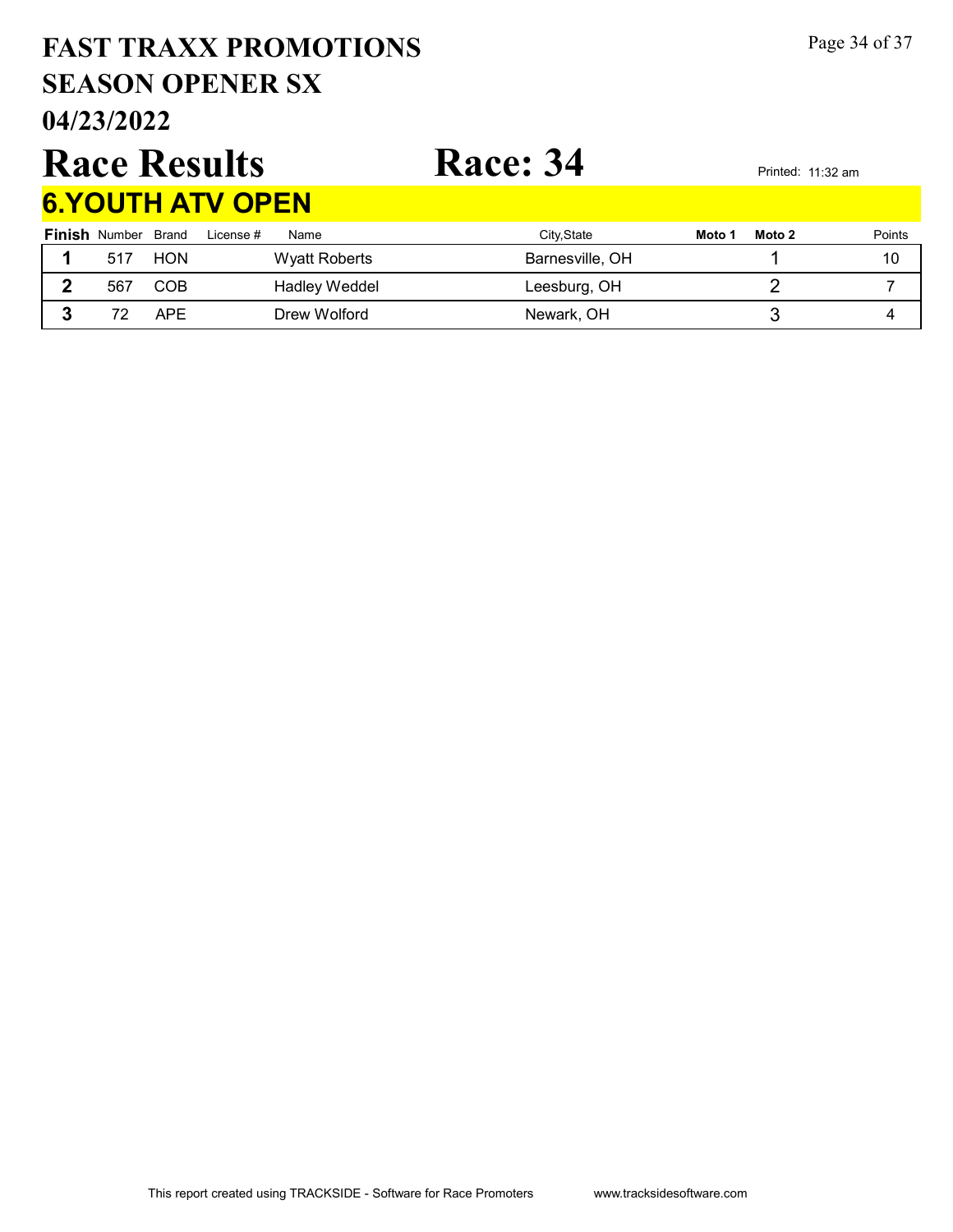# 04/23/2022 SEASON OPENER SX FAST TRAXX PROMOTIONS Page 35 of 37

## Race Results Race: 35 Printed: 11:32 am Finish Number Brand 40.LIGHTWEIGHT C Brand License # Name City,State **Moto 1 Moto 2** Points 1 221 KTM Haydon Ross Cak Hill, OH 20 20

|    | 111 | <b>KTM</b> | <b>Braxton Brown</b>  | Lowell, OH           | 2  | 16 |
|----|-----|------------|-----------------------|----------------------|----|----|
| 3  | 05  | <b>HON</b> | <b>Ethan Etters</b>   | Zanesville, OH       | 3  | 13 |
| 4  | 962 | <b>HON</b> | <b>Chris Conley</b>   | Thornville, OH       | 4  | 11 |
| 5  | 39  | <b>KAW</b> | Caiden Stewart        | Chillicothe, OH      | 5  | 10 |
| 6  | 452 | <b>KAW</b> | <b>Camden Morris</b>  | Lancaster, OH        | 6  | 9  |
| 7  | 617 | <b>YAM</b> | Logan Pyle            | Thornville, OH       |    | 8  |
| 8  | 21  | <b>HON</b> | <b>Colton Lewis</b>   | Franklin Furnace, OH | 8  |    |
| 9  | 711 | <b>YAM</b> | <b>Brody Denney</b>   | Jackson, OH          | 9  | 6  |
| 10 | 18  | <b>YAM</b> | Katelyn Sutton        | Millfield, OH        | 10 | 5  |
| 11 | 019 | YAM        | Hayden Holdren        | Londonberry, OH      | 11 |    |
| 12 | 5   | <b>KAW</b> | <b>Corbin Leasure</b> | Londonberry, OH      | 12 | 3  |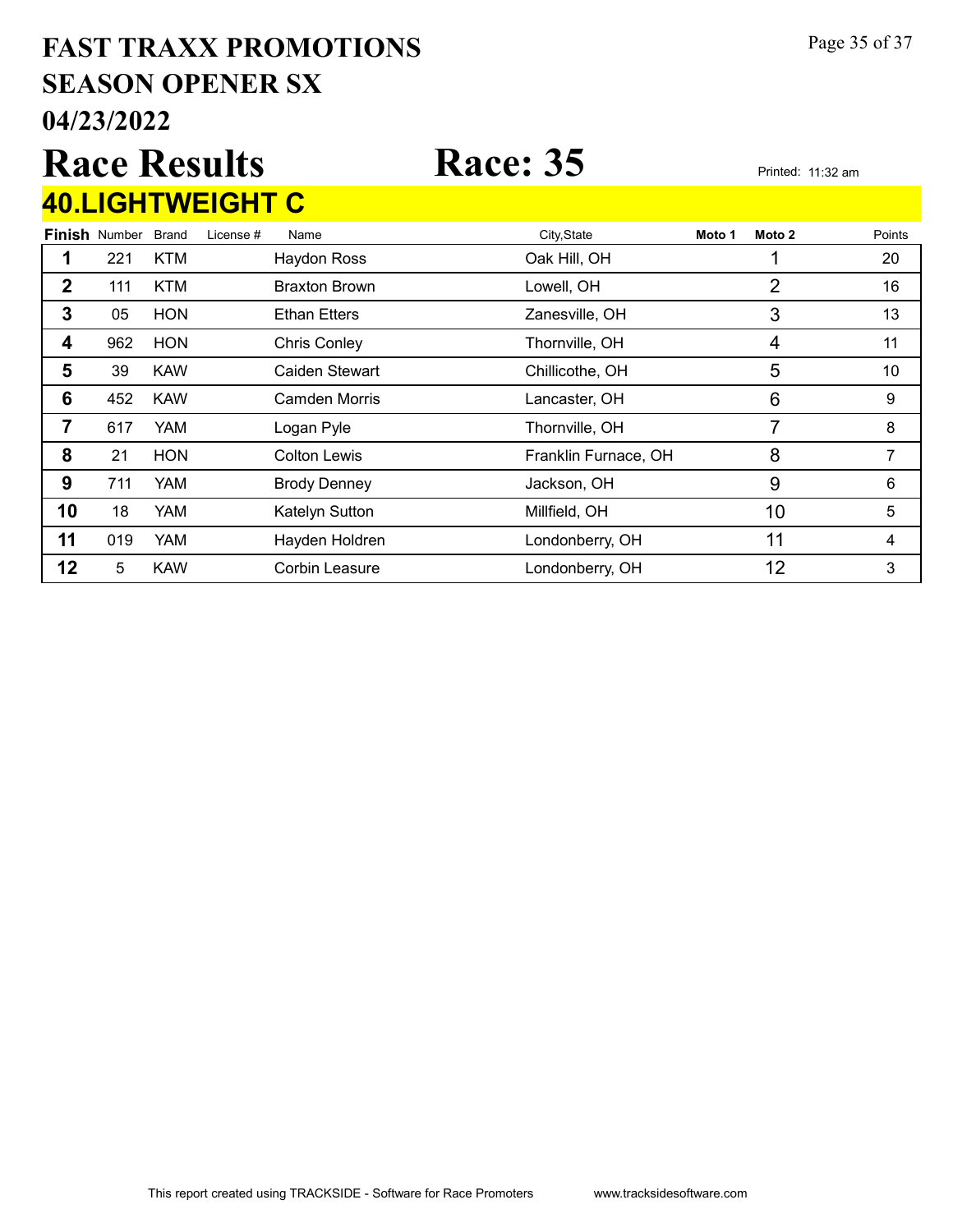# 04/23/2022 SEASON OPENER SX FAST TRAXX PROMOTIONS Page 36 of 37

|              |                      |              | <b>Race Results</b> |                              | <b>Race: 36</b>  |        | Printed: 11:32 am |        |
|--------------|----------------------|--------------|---------------------|------------------------------|------------------|--------|-------------------|--------|
|              | 66.ATV 30+           |              |                     |                              |                  |        |                   |        |
|              | <b>Finish Number</b> | <b>Brand</b> | License #           | Name                         | City, State      | Moto 1 | Moto 2            | Points |
| 1            | 77                   | <b>YAM</b>   |                     | Ronnie Lutz                  | Lancaster, OH    |        |                   | 10     |
| $\mathbf{2}$ | 3                    | <b>YAM</b>   |                     | Derek Hinkle                 | Rockbridge, OH   |        | $\overline{2}$    | 7      |
| <b>DNF</b>   | 116                  | YAM          |                     | Will Baisden                 | Bloomingburg, OH |        | <b>DNF</b>        |        |
|              |                      |              |                     | <u>73.ATV YOUTH PROD MOD</u> |                  |        |                   |        |
|              | <b>Finish Number</b> | Brand        | License #           | Name                         | City, State      | Moto 1 | Moto 2            | Points |
| 1            | 878                  | <b>HON</b>   |                     | <b>Gavin Cottrill</b>        | New Holland, OH  |        | 1                 | 10     |
| $\mathbf{2}$ | 118                  | <b>HON</b>   |                     | Case Lowry                   | Caldwell, OH     |        | $\overline{2}$    | 7      |
| 3            |                      | <b>HON</b>   |                     | Will Myers                   | Newark, OH       |        | 3                 | 4      |